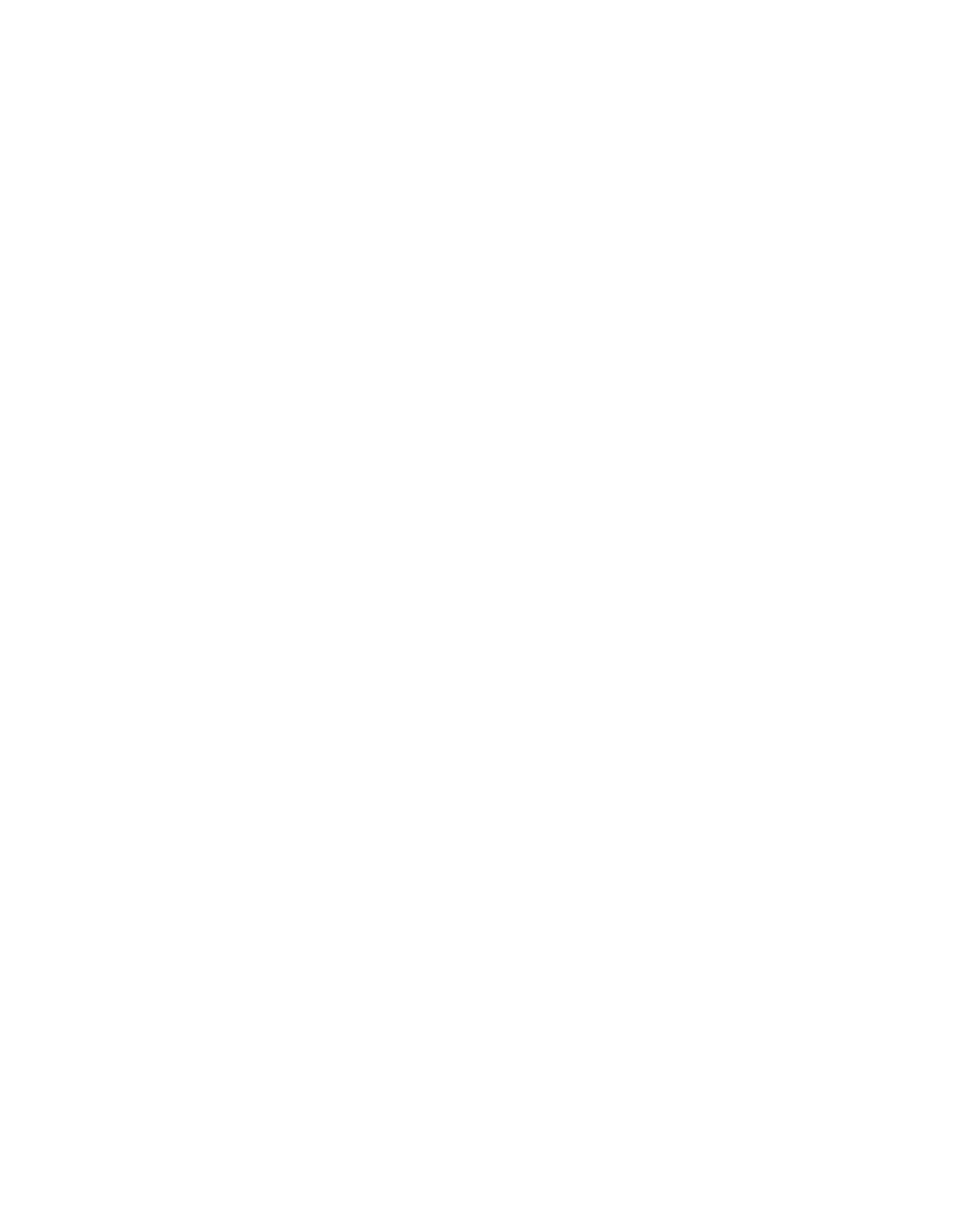

## **APPENDIX J: RESPONSE TO MOE COMMENTS ON THE RISK ASSESSMENT**

**SCHEDULE A To Director's Notice Comments by the Ministry of the Environment On Risk Assessment for Former Mulock Farm Property, Newmarket RA1054-09 IDS Ref No. 8812-7RBMXF**

March 4, 2011

\_\_\_\_\_\_\_\_\_\_\_\_\_\_\_\_\_\_\_\_\_\_\_\_\_\_\_\_\_\_\_\_\_\_\_\_\_\_\_\_\_\_\_\_\_\_\_\_\_\_\_\_\_\_\_\_\_\_\_\_\_\_\_\_\_\_\_\_\_\_\_\_\_\_\_ The following are Ministry comments on the following Risk Assessment (RA): • **"A Risk Assessment of the Former Mulock Farm Property, Newmarket, Ontario", by Intrinsik Environmental Science Inc, dated September 2010** 

# **Comments On Risk Assessment General Comments**

This is the second review of a risk assessment for a site located east of Bathurst Street on the north and south sides of Mulock Drive in the Town of Newmarket. The risk assessment is for the forested areas around Summerhill Woods and William Thomas Mulock Park. There are no buildings on-site. The overall site was used as an apple orchard until the late 1950s with lead arsenate being used as an insecticide. Recent on-site sampling indicates lead and arsenic present in the soils. There is an on-site stream making the site "sensitive" in accordance with Ontario Regulation 153/04.

#### **Specific Review Comments**

- 1) The QP's response is adequate.
- 2) The QP's response is adequate.
- 3) The QP's response is adequate.

#### **Site Characterization**

4) The discussion of surface water sample SWNWSW provided in the response should be included in Section 3.3.2.4 of the RA. Currently, Section 3.3.2.4 states that the maximum arsenic and lead concentrations are 3.36 and 0.7 μg/L, respectively, which are not consistent with the results shown on Figure 3-1 which shows concentrations of 25 μg/L and 78 μg/L, respectively, arsenic and lead concentrations detected in sample SWNWSW.

The concentrations of arsenic (25 ug/L) and lead (78 ug/L) at sample location SWN WSW, as shown on Figure 3-1, are correct. This sample was collected at the property boundary from surface water flowing onto the RA property, during a seasonal flow event in a seasonal drainage ditch. At the time, road construction work was being conducted upstream along Bathurst Street, resulting in heavy sediment roads being carried during storm events onto the RA property. The results do not reflect typical surface water quality on the RA property (see all other surface water data). The RA report has been modified.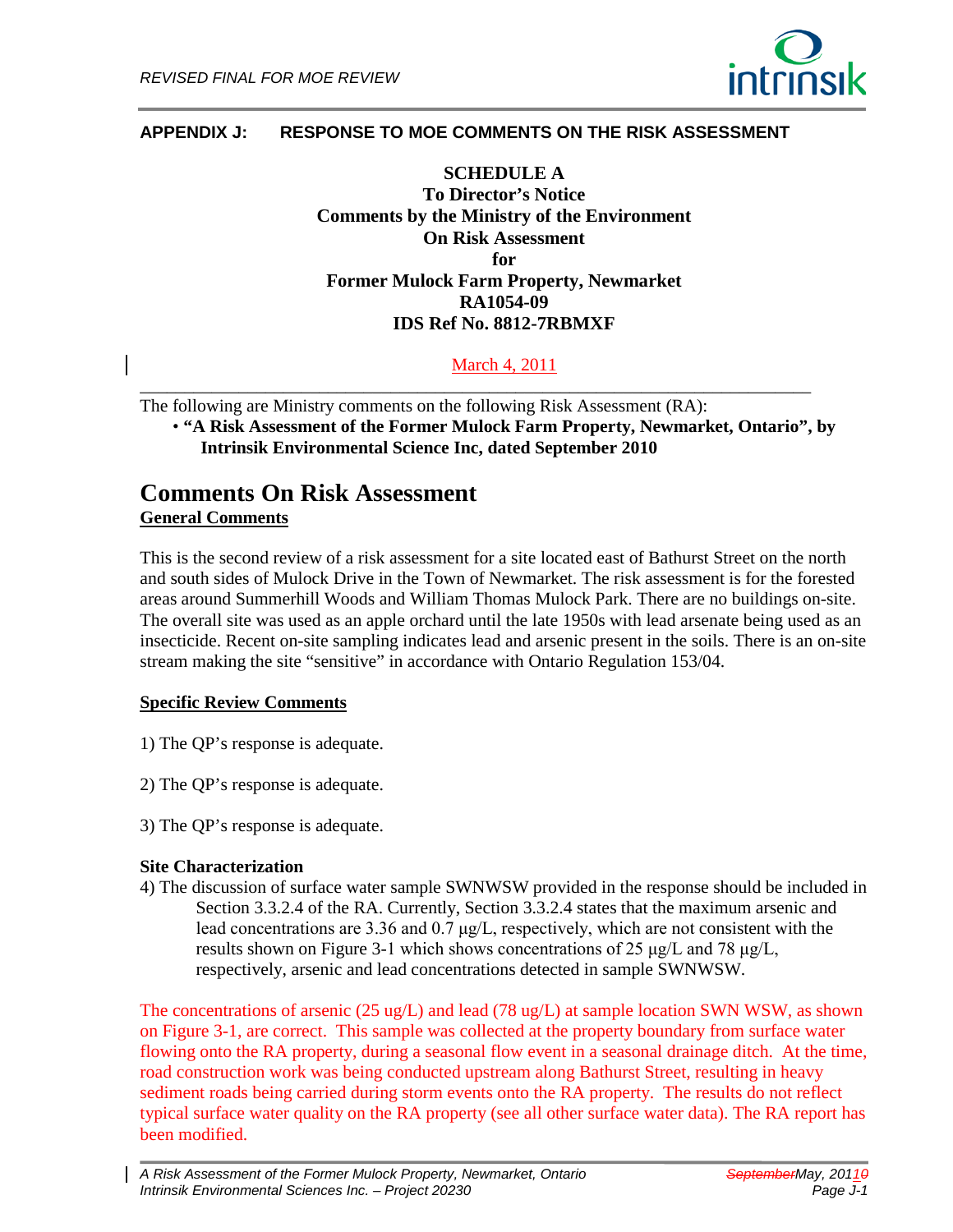

5) The selection of COCs in the sediment provided in Section 3.3.2.3 of the RA is very confusing. In addition the last sentence in the Section which relates to the COCs in sediment that were retained is incomplete. Based on the Table, it is assumed that arsenic, lead, DDD and DDE are COCs in sediment. This section needs to be revised and the list of sediment COCs identified.

## The RA report has been modified as requested.

6) The maximum concentrations of contaminants in groundwater shown on Figure 3-1 do not correspond with the maxima presented on Table 3-1 as shown below:

| Parameter     | Maximum presented on<br>Table 3-1<br>$(\mu g/L)$ | Maximum on Figure 3-1<br>$(\mu g/L)$ |  |  |  |  |
|---------------|--------------------------------------------------|--------------------------------------|--|--|--|--|
| Arsenic       |                                                  | 2.5 (MW Fd)                          |  |  |  |  |
| Lead          | 1.21                                             | 85.2 (MW Fd)                         |  |  |  |  |
| <b>B</b> oron | 98                                               | $0.98$ (MW B)                        |  |  |  |  |

The concentration of 85.2 μg/L for lead is significantly greater than the concentration of 1.21 μg/L used in the RA. The arsenic and boron concentrations shown on Figure 3-1 do not affect the selection of COCs.

The review comment also recommended showing the maximum method detection limits (MDLs). The DDD, DDE and DDT concentrations in groundwater were not shown even though there were "spaces" for them to be presented on the plan. The MDLs presented in Table 12 of Appendix E indicate that the MDL for DDE  $\leq 0.05 \mu g/L$  exceeds the Table 1 standard of 0.01 μg/L. It would be useful to show the DDD, DDE and DDT results in groundwater on Figure 3-1. The MDL for DDE must be discussed in Section 3.3.2.1, and depending upon the results of the discussion and analysis, DDE in groundwater may be required to be carried forward as a COC.

The concentration of lead in groundwater at MWF-d was not correct on Figure 3-1. It was a typo, the value for cobalt was inserted in error. The concentration of lead in groundwater at MWF-d of 1.21 ug/L (October 14, 2009) and <0.5 ug/L (November 19, 2009) are now shown on Figure 3-1. The concentration of 1.21 ug/L is the highest recorded on site. Based on the concentration of  $\langle 0.5 \text{ ug/L in} \rangle$ the repeat sample and the concentrations in the groundwater noted at all of the other monitoring wells, this may be an unnaturally high value due to unusual sampling conditions (i.e. sediment in the sample). The maximum concentration of boron in groundwater at MW-15 (98 ug/L) is now shown on Figure 3-1.

The concentrations of DDT, DDE, and DDD in groundwater are now displayed on Figure 3-1. There were no exceedances of the Table 1 criteria for these parameters in soil, sediment, or groundwater. It is noted that the method detection limit (MDL) for DDE in groundwater of 0.05 ug/L exceeds the Table 1 Standard of 0.01 ug/L. AGAT Laboratories provided the following response:

"The reporting detection limits (RDL) are based on the method detection limits (MDL) which is a theoretical value determined from the variance of a number of low spikes. The MDL, in many cases, is lower than the RDL, however reporting at the MDL is not a reliable detection limit as false positives can occur. This is why an RDL is used as the detection limit, as the RDL is a set value that is slightly higher than the MDL (in most cases by a factor of 10), so it is easily detected by the instrument and is normally the lowest value at which we are confident that false positives will not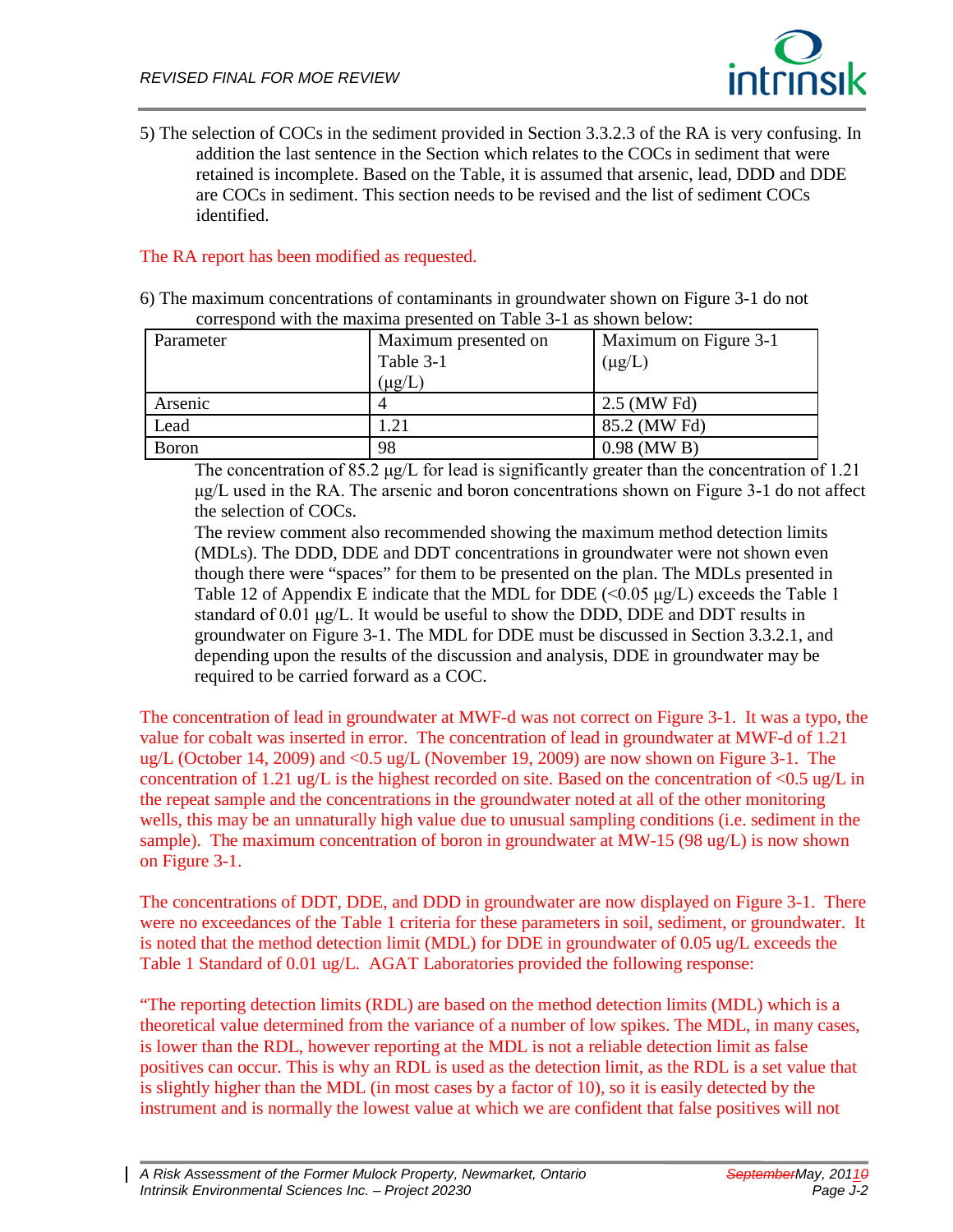

occur. DLs can vary, depending on the instrument and method used, so it is possible that another lab/method could detect at the low level.

In regards to the dl of 0.05ug/1 for DDE, that is the lowest we are able to detect. Our DL would only vary if dilutions were required (which would cause the DL to increase)."

Although the MDL for DDE in groundwater exceeds the Table 1 Standard based on the O.Reg. 153/04 criteria, it is consistent with the 0.05 ug/L Standard based on the Table 1 Standards outlined in O.Reg. 511/09, which comes into force in July 2011.

In the opinion of the OPESA the lack of any exceedances of DDT, DDE, and DDD in soil, sediment, and groundwater on the site provides a significant level of confidence that these related compounds are not COC's on this site. No further investigation or assessment is required.

7) The QP's response in Appendix J indicates the maximum depth of contamination corresponds to the maximum depth of topsoil, being 0.55 cm. The text of Section 3.3.2.2 indicates the maximum depth of topsoil is 0.55 m. Given that the QP's response in Appendix J likely contains a typographic error (cm versus m) the QP's response is adequate.

The reviewer is correct, the information contained within the RA report is correct; Appendix J contains a typographical error.

8) Given the QP's explanation of the maximum depth of contamination (comment 7 above) and the inclusion of Figure 3-1 in the main body of the RA showing the soil, sediment, surface water and groundwater sampling locations which exceed Table 1 Standards, the response to comment 8 is adequate.

No response required.

#### **Human Health Risk Assessment**

9) The response provided is sufficient. In future it is recommended that additional discussion be provided in Section 4.5.3 on the appropriateness of the generic components for the sitespecific application. However, as the responses are submitted with the RA, no further response is necessary for this RA.

#### No response required.

10) The response provided is sufficient. In future it is recommended that the discussion regarding excluding components of the generic standard (e.g. S-GW1) be integrated in the report.

However, as the responses are submitted with the RA, no further response is necessary for this RA.

#### No response required.

11) The QP's response is satisfactory.

- 12) The QP's response is satisfactory.
- *A Risk Assessment of the Former Mulock Property, Newmarket, Ontario SeptemberMay, 20110 Intrinsik Environmental Sciences Inc. – Project 20230 Page J-3*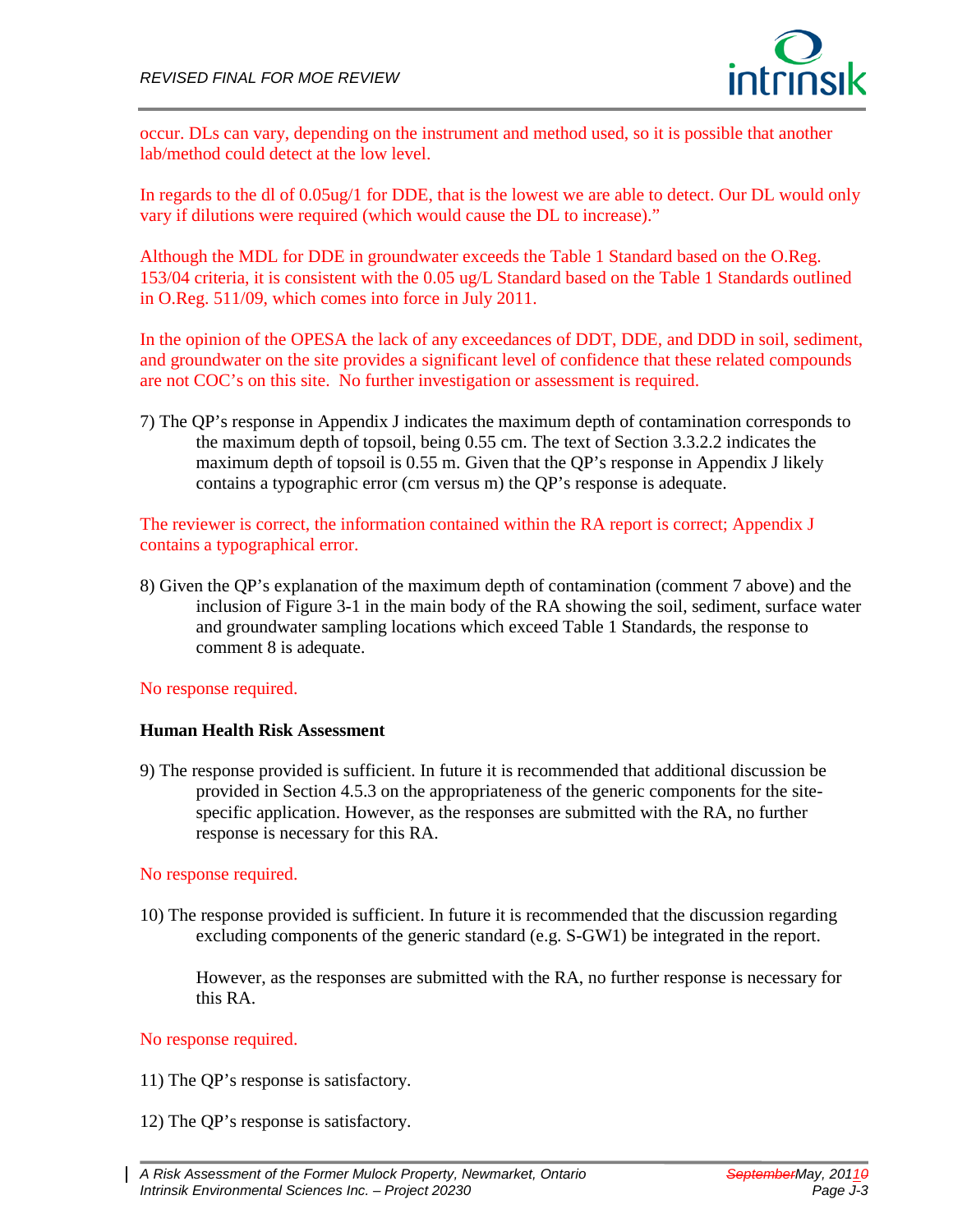

13) The QP's response is satisfactory.

- 14)
- a) The QP's response is satisfactory.
- b) The rationale used to justify the use of an SIR for the toddler of 100 mg/day is based on Calabrese's own interpretation of his studies (Stanek and Calabrese, 2000; Stanek et al., 1999) and does not constitute sufficient justification for the use of an alternative SIR. In addition, the US EPA has not expressed confidence in the results or interpretation of these Calabrese *et al.* studies. Until further information (that has not been considered by the MOE) is available in the literature which supports another SIR, the SIR of 200 mg/day for the toddler (which is the 95% Upper Confidence Limit for the Mean (UCLM) as a central tendency estimate of 100 mg/day) should be used as a conservative estimate of the mean due to the toddler's high hand to mouth contacts. This SIR represents the desired level of conservatism to be applied in RAs. Unless a more robust rationale can be provided, it is suggested that the QPRA use the SIR of 200 mg/day in this assessment. The HHRA should also include a discussion regarding acute toxicity at the PSS for soil COCs, where such information is available (e.g. acute toxicity of lead for toddler).

At this time, we are not inclined to argue the Ministry's point, although we do find it flawed and with limited scientific basis, as most regulatory agencies including US EPA, California EPA, Health Canada, and RIVM have moved away for using an SIR of 200 mg/day. We take the comment to indicate that Ministry policy dictates that a SIR of 200 mg/day should be used for toddlers in most situations. The Ministry has indicated that in some circumstances it may be appropriate to consider an alternate value when limited exposure conditions exist. In the current situation, this option was considered due to the restricted parkland scenario (not a playing field or playground) under consideration, where the duration and nature of exposures are significantly limited. In their definition of current SIRs, regulatory agencies such as the US EPA apportion the SIR (rounded to 100 mg/day) to indoor (dust) and outdoor (soil) exposures (60 mg/day and 50 mg/day, respectively). For the current situation, it would be appropriate to adjust the MOE SIR of 200 mg/day, which is intended for soil and dust combined, by the EPA ratio of 50 mg soil/day:100 mg soil + dust/day, resulting in site specific SIR of 100 mg/day for the parkland scenario since this scenario is limited to only outdoor (soil) exposure.

As provided in the original RA report, the Parkland scenario is described below:

# *Parkland Visitor*

*The parkland area consists of two distinct types of areas, the forested or wooded areas and the paved and crushed gravel walking trail. While visiting these areas, receptors were assumed to be exposed to COCs via direct exposure to soil (i.e., via inhalation, incidental ingestion and dermal contact). The Site does not contain a sports field, playground area or other amenities that might attract more frequent visits to the area. A visitor regularly (as often as daily) walking along the trail was not assumed to spend significant time straying from the walking path. A two metre clearance ("slashback") is present on either side of the trail, beyond which is thickly wooded areas not conducive to significant play areas or human movement. The Armitage Creek and its tributaries are present on-site, further limiting the potential for a visitor to spend significant time in direct contact with on-site soils. In addition, residential developments exist just to the east of the walking trail.*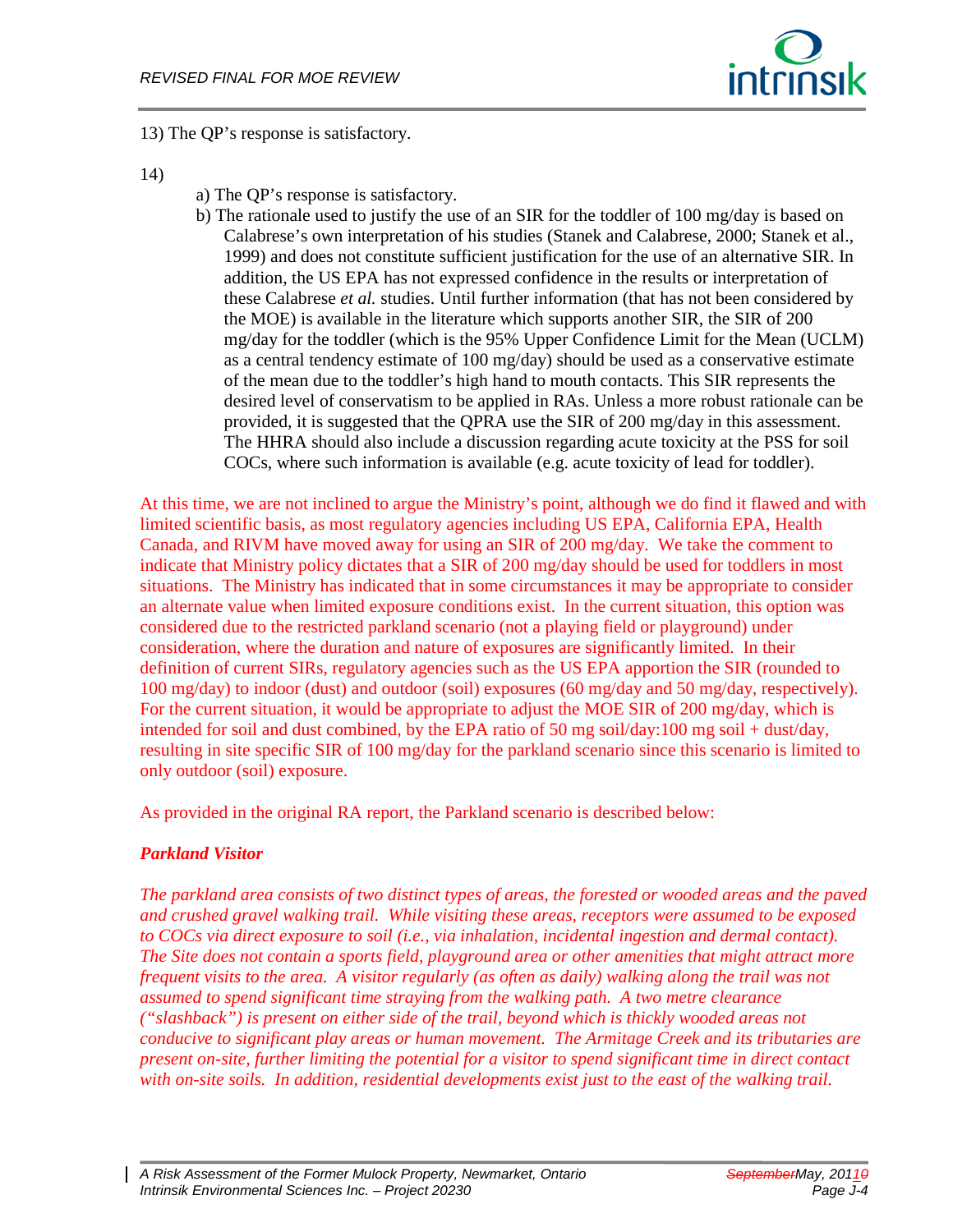

*The North and South Forested Areas, as well as the William Thomas Mulock Park parcel, are rugged areas covered in thick vegetation and are therefore relatively inaccessible. Moreover, fences exist at the boundaries between the Site and the residential properties. Therefore, it was assumed that children would only occasionally spend time in these wooded areas with direct access to soil. This assumption included the following frequency on-site:*

- *five days per week during 5-week period of summer months, not including periods where child is away from home (vacation, at camp, etc.); and,*
- *one day per week spent on-site for an additional 34 weeks (does not include 13 weeks of year with assumed snow cover – December to March (MOE, 2009).*

*Therefore, it was assumed that a child parkland visitor would spend a total of 60 days per year in the forested areas (5 days/week x 5 weeks of peak summer + 1 day/week for additional 34 weeks). Although receptors may also visit the Site during the winter months, it was assumed that the snow cover and frozen ground would prday any significant level of exposure to impacted soil.*

*Visitors were assumed to spend significantly more time (as often as daily) on the walking path (including walking, jogging, biking, etc., by all family members and pets). While on the path, visitors were assumed to not be exposed to impacted soils due to the limited potential exposure pathways related to the paved and crushed gravel walking trail and heavily vegetated slashback area. The areas of the slashback thus limit the potential for exposure to uncovered soils.*

The following table provides the SIR utilized for the Parkland Scenario in the RA.

|           |            | September 2010                     | MOE (2009)                         | <b>US EPA (2008)</b>              | <b>Revised Risk</b>               |
|-----------|------------|------------------------------------|------------------------------------|-----------------------------------|-----------------------------------|
|           |            | <b>Risk Assessment</b>             |                                    | Soil (dust)                       | <b>Assessment</b>                 |
|           |            |                                    |                                    |                                   | (April 2011)                      |
| Parkland  |            |                                    |                                    |                                   |                                   |
| $\bullet$ | Infant     | $30 \frac{\text{mg}}{\text{day}}$  | $30 \frac{\text{mg}}{\text{day}}$  | $30 \frac{\text{mg}}{\text{day}}$ | $30 \frac{\text{mg}}{\text{day}}$ |
| $\bullet$ | toddler    | $100 \frac{\text{mg}}{\text{day}}$ | $200 \frac{\text{mg}}{\text{day}}$ | 50 (60) $mg/day^a$                | $100 \text{ mg/day}^{\text{c}}$   |
| $\bullet$ | child      | $50 \frac{\text{mg}}{\text{day}}$  | $50 \frac{\text{mg}}{\text{day}}$  | $50(60)$ mg/day                   | $50 \frac{\text{mg}}{\text{day}}$ |
| $\bullet$ | adolescent | $50 \frac{\text{mg}}{\text{day}}$  | $50 \frac{\text{mg}}{\text{day}}$  | $50(60)$ mg/day                   | $50 \frac{\text{mg}}{\text{day}}$ |
| $\bullet$ | adult      | $50 \frac{\text{mg}}{\text{day}}$  | $50 \frac{\text{mg}}{\text{day}}$  | $50$ (-) mg/day <sup>b</sup>      | $50 \frac{\text{mg}}{\text{day}}$ |

#### **Soil Ingestion Rates (SIR) Utilized for the Parkland Scenario**

<sup>a</sup>EPA(2008) indicates that total soil and dust ingestion rate is 110 mg/day; rounded to one significant figure it is 100 mg/day

<sup>b</sup>adult SIRs provided by EPA (2009) draft report.

<sup>c</sup>based on MOE (2009), SIR of 200 mg/day for soil and dust combined; adjusted by EPA ratio 50 mg soil/day:100 mg soil + dust/day

Rationale for considering soil only for SIR for parkland users:

- No buildings will be present on-site, the SIR has been modified to account for the fact that exposure to indoor dust will not be occurring. We acknowledge that no buildings onproperty is a RMM and this will be identified as such in the HHRA and RMP. A residential scenario, utilizing a SIR of 200 mg/day for toddlers, was considered in the RA. This scenario indicated that residential land-use is not a viable option for the site;
- Site-specific conditions would reduce airborne particulates associated with wind erosion (e.g. continued vegetation cover is assumed across the trail portion of the RA site, with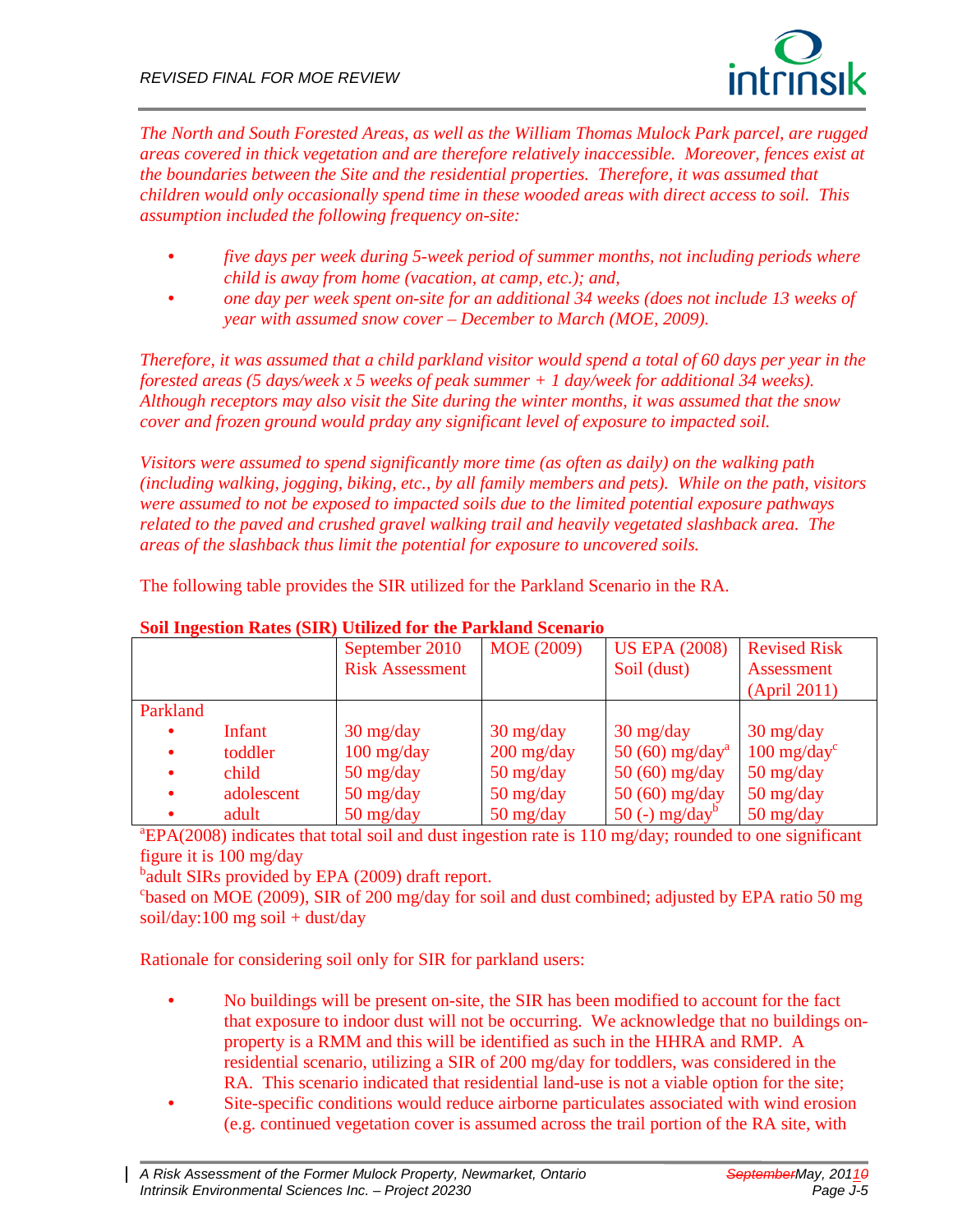

the remainder of the site being heavily wooded and not conducive to significant particulate release. We acknowledge that this assumption is considered as RMM and this will be identified as such in the HHRA and RMP. As off-site residential exposure scenario was considered in the RA in which receptors were assumed to be exposed to COCs in soil via inhalation of airborne soil and dust migrating from the Site to off-site residential locations with no restrictions as described above;

- The Site does not contain a sports field, playground area or other amenities that might attract more frequent visits to the area or more intensive exposure conditions;
- The majority of the site consists of thickly wooded areas not conducive to significant play areas or human movement.

Furthermore, at the Ministry's request, an acute exposure scenario will be considered as well, utilizing the 1000 mg/day soil-pica ingesting rate provided by EPA. For this evaluation, an acute TRV of 1.5 ug/kg/day was identified for Arsenic, based on the Ministry's Screening Level Health Risk Assessment of the Historical Mining Tour of Cobalt, Ontario conducted in 2005 [\(http://www.cobaltmininglegacy.ca/studies/SLHRA\\_Full\\_Report.pdf\)](http://www.cobaltmininglegacy.ca/studies/SLHRA_Full_Report.pdf). Ministry review comment 14) b) indicates that it is possible to assess acute toxicity of lead for toddlers. As of this time, Intrinsik has been unable to identify an appropriate acute oral TRV for lead. For the purpose of this evaluation an acute TRV for lead of 10 ug/kg/day has been developed based on the following assumption:

- World Health Organization indicates that a blood lead level of 10 ug/dL generally corresponds to a dose of 3.6 ug/kg/day
- The available scientific literature, as summarized by ATSDR (2008) indicates that evidence of acute effects resulting from lead exposure occur at blood lead levels between 30 and 40 ug/dL for children
- Based on this information, an acute TRV for lead of 10 ug/kg/day was assumed

Based on the acute TRVs selected for arsenic and lead, and the soil-pica ingestion rate provided by EPA, no acute effects would be expected at the levels proposed as PSS for Parkland Visitor Scenario.

**NOTE: the above response was provided to the MOE on April 5th, 2011. On April 6th, 2011, MOE provided the following follow-up comment:**

**The site-specific rationale provided is solid in most respects and is expected to be appropriate for this RA so long as the following limitations are addressed in the RA:** 

- **The SIR table states that the SIR of 100 mg/day in the revised risk assessment (April 2011) is mainly based on the US EPA (2008) central tendency estimate of 100 mg/day for the toddler. The SIR is dependent on human behaviour and human activity throughout the day, therefore the selection of a site-specific SIR should be based on 1) site-specific conditions and 2) site-specific use. Therefore, the discussion on the selection of the sitespecific SIR within the SIR table or elsewhere in the rationale provided should focus on those 2 factors.**
- **The SIR table provides a comparative analysis of SIR from the MOE and the US EPA, it should be noted that those SIR values are not directly comparable, as one is based on a central tendency estimate while the other is based on a conservative estimate of the mean (as stated in the 2009 MOE Rationale Document). Notes could be incorporated at the bottom of the table to highlight these differences if the values are to be used comparatively.**
- **The site-specific discussion mentions the indoor dust vs outdoor soil exposure as a justification for the selection of 100 mg/d SIR. This approach appears to be appropriate for the current risk assessment. However as a side note, there are specific cases where site-specific conditions and site-specific use will support the use of a more conservative**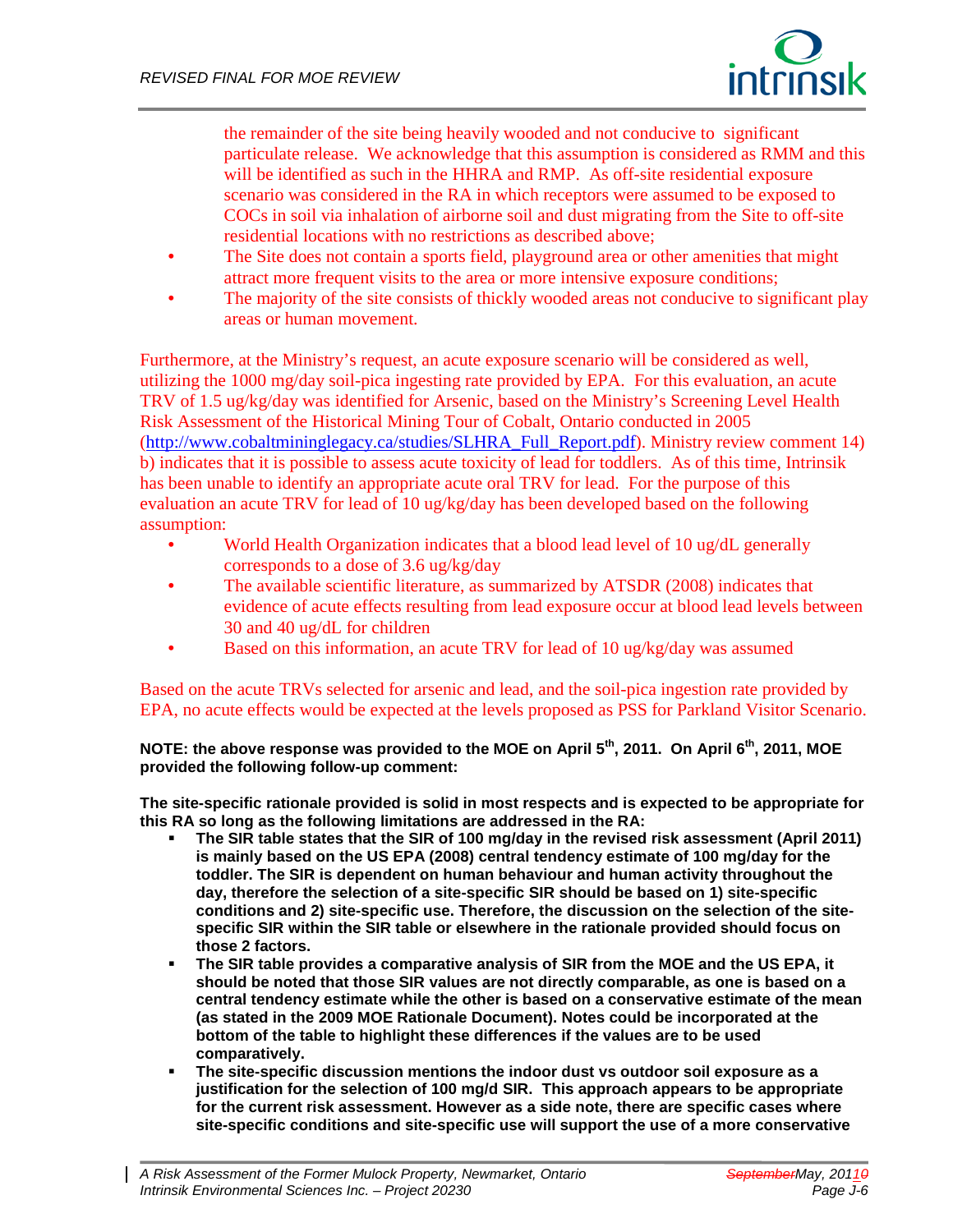

**SIR estimate for the toddler in outdoor-only soil ingestion scenarios. Examples might comprise of some parkland site uses (e.g. parks with campground, playground, or open land that is accessible) and community site uses (e.g. recreational/ community/ athletic centres with outdoor facilities) where a conservative SIR estimate, given receptor sitespecific behaviour and activity levels, might be more appropriate because it will be protective of greater than 50% of the toddler receptors at the site.**

#### **The supplemental comments provided by the MOE on April 6th, have been considered and addressed in the revised RA report.**

15) The original comment stated that the use of an 80 year averaging time for evaluating carcinogenic effects for workers (construction, maintenance) needs further consideration. As the worker receptors comprise only adults, a less-than lifetime averaging or amortizing period should be considered. This approach would be consistent with guidance provided by Health Canada (2004, 2006) and the MOE (2009 Rationale). To be clear, following Health Canada and MOE guidance, an amortization factor of 7/56 for construction workers and 27/56 for maintenance workers would be used. These amortization factors should be considered for use in the RA.

#### The RA has been modified to utilize the suggested amortization factors.

- 16) The QP's response is satisfactory.
- 17) The QP's response is satisfactory.
- 18) The QP's response is satisfactory.

#### **Ecological Risk Assessment**

19) The response provided is sufficient. In future it is recommended that additional discussion be provided in Section 5.5.6 on the appropriateness of the generic components for the sitespecific application. However, as the responses are submitted with the RA, no further response is necessary for this RA.

#### No response required.

- 20) The QP's response is satisfactory.
- 21) The QP's response is satisfactory.
- 22) The QP's response is satisfactory.
- 23) The QP's response is satisfactory.
- 24) The QP's response is satisfactory.
- 25) The QP's response is satisfactory.
- 26) The QP's response is satisfactory.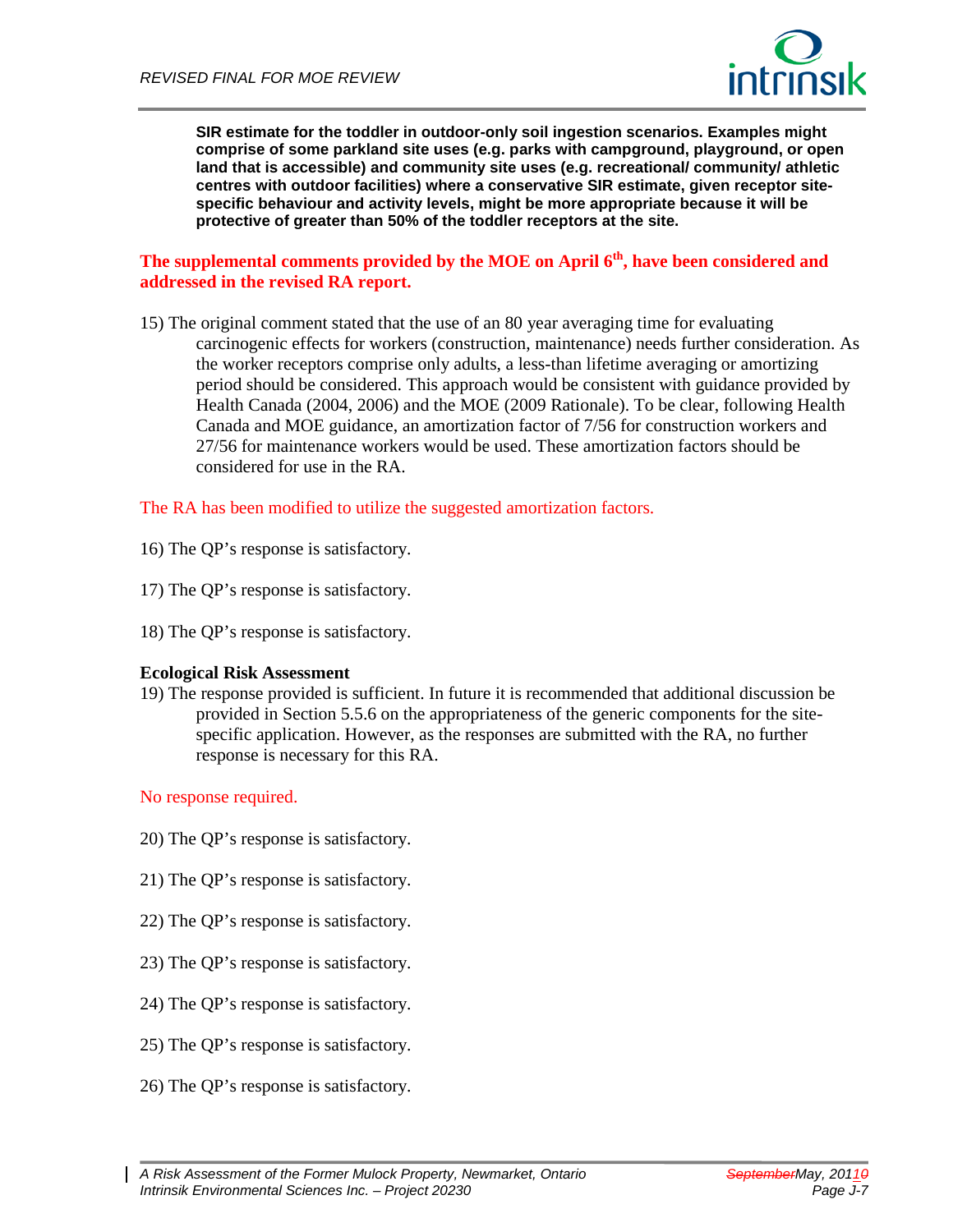

27) The explanation with respect to the information provided in Table 5-15 and Table 5-19 for DDD is appropriate. However, there are still inconsistencies in the tables. For example, for arsenic exposure to meadow vole; in Table 5-15 the EBC is stated as  $1200 \mu g/g$ . In this case it would be expected that the PSS would be set at  $10\%$  above the maximum (i.e.  $160 \mu g/g$ ). The PSS is stated as 930  $\mu$ g/g in this table but this appears to be a typographical error. As shown in Table 5-19 the PSS for plants and soil invertebrates is 160  $\mu$ g/g, meadow vole is 1200  $\mu$ g/g, shorttailed shrew is 170 μg/g and 470 μg/g for American robin. These values are consistent with the individual tables but not with the stated approach. As the final PSS are set to 10% above maximum this inconsistency will not affect the overall PSS for the site.

The report has been modified to remove these inconsistencies. As indicated, these changes did not affect the overall PSS for the site.

28) The QP's response is satisfactory.

#### **Other**

29) The QP's response is satisfactory.

30) The QP's response is satisfactory.

#### **Summary and Conclusions**

The majority of the comments have been adequately addressed in the risk assessment. The QP has to review the concentrations of lead and DDE in groundwater used in the RA. The QP still has to revisit the amortization factors for workers and to correct the inconsistencies in Tables 5-15 and 5-19 to improve the transparency of the report.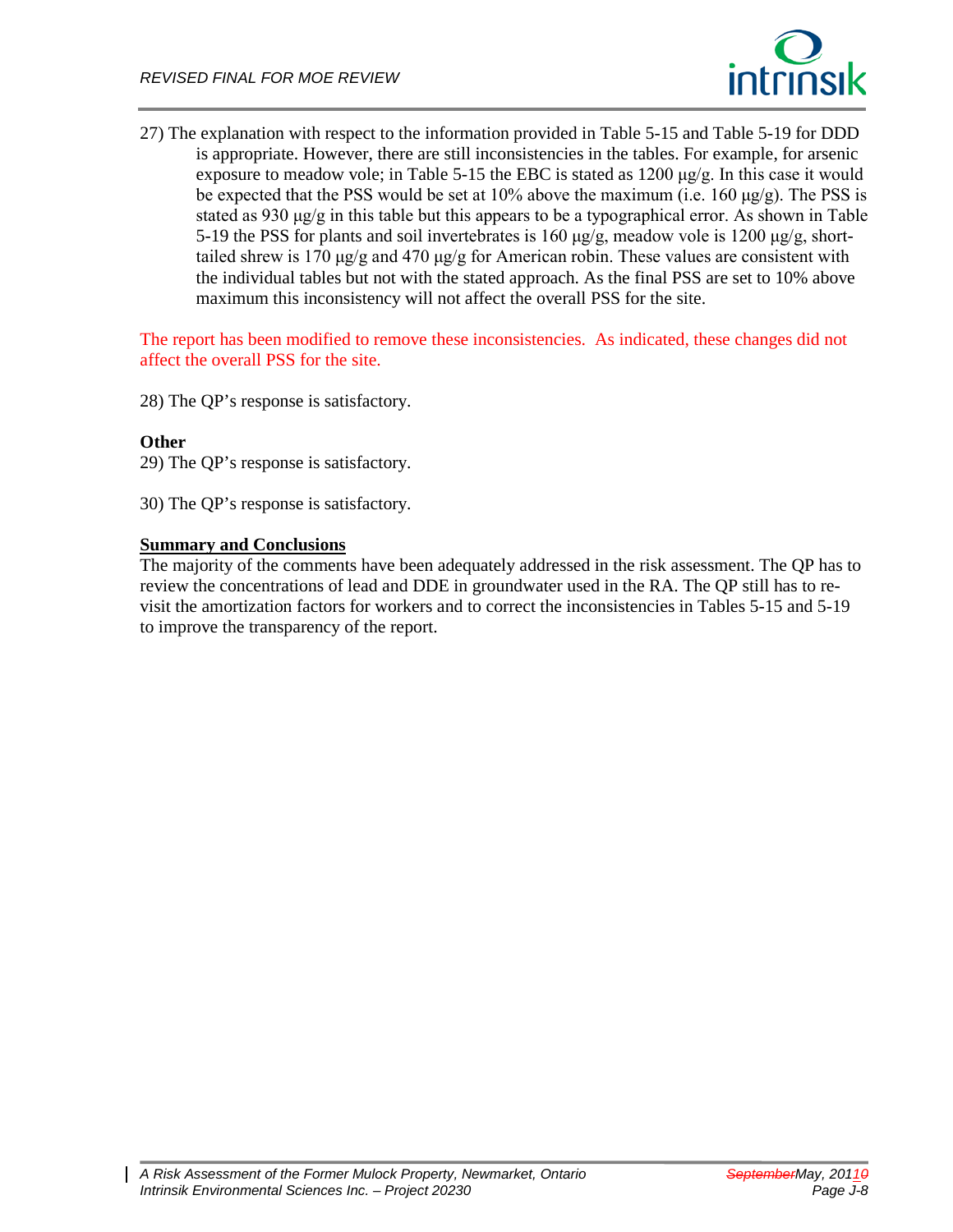

# **Comments On Risk Management**

# **Comments on the Revised RA document and Proposed Risk Management Measures:**

Appendix J to the RA report includes responses to the Ministry's August 6, 2010 review comments, however the District's previous comments are not included in the Intrinsic responses nor is there any indication they were considered in the revisions to the RA. The RA does now include a certification requiring the implementation of a Risk Management Plan to incorporating a variety of largely administrative controls to reduce or eliminate exposure pathways in response to RA review comment 30. However as the RA itself still states that no RMM are required and the RMP presented in section 7 includes no specific measures.

As such, I am reproducing my previous comments below with additions denoted in italicized text.

## **Previous District Comments** (with additions in italics)

The chemicals of concern (COC) have been identified in soil and groundwater are associated with historic pesticide use for orchards historically present on these sites and the RA included arsenic, lead, boron, pesticides DDD and DDE and sodium and chloride in groundwater.

Although No Risk management measures (RMM) have been presented in the RA by Intrinsik to address the potential for unacceptable risks to park visitor and on-site maintenance workers. The RA however will require targeted remediation to occur to reduce COC concentration to property specific standard levels in several locations. In addition, the RA includes a number of fundamental assumptions which may constitute administrative RMM to ensure no unacceptable risks to on and off-site receptors due to the impacted site soils:

- Restriction on residential development on all four parcels
- Restriction on changes in current park configuration on all four parcels
- Fencing and controlled access to parcels 1, 3 and 4
- *A prohibition on construction work on the RA lands*

The MOE appears to want assurances that the "administrative controls" and other needed "actions" to control exposure, as outlined in the RA, will actually be done.

They want RMM established to protect visitors and maintenance workers. We have addressed this concern in Section 7 of the RA.

They recognize that targeted remediation is required.

They want assurances that the assumptions and restriction used in the RA to determine exposures are actually instituted. We note that the remediation that will precede the RSC and CPU, will be done by specialists who do not need to be covered by the RA.

The Risk Management Plan includes:

- Requirement that all activities for remediation prior to the issuance of the RSC and CPU (including RMM) to be done by a contaminated sites specialists contractor with environmental consultant oversight
- Administrative RMM will be included in the CPU.

The RA includes a number of assumptions that constitute administrative RMM to ensure no unacceptable risks to on and off site receptors. These restrictions include: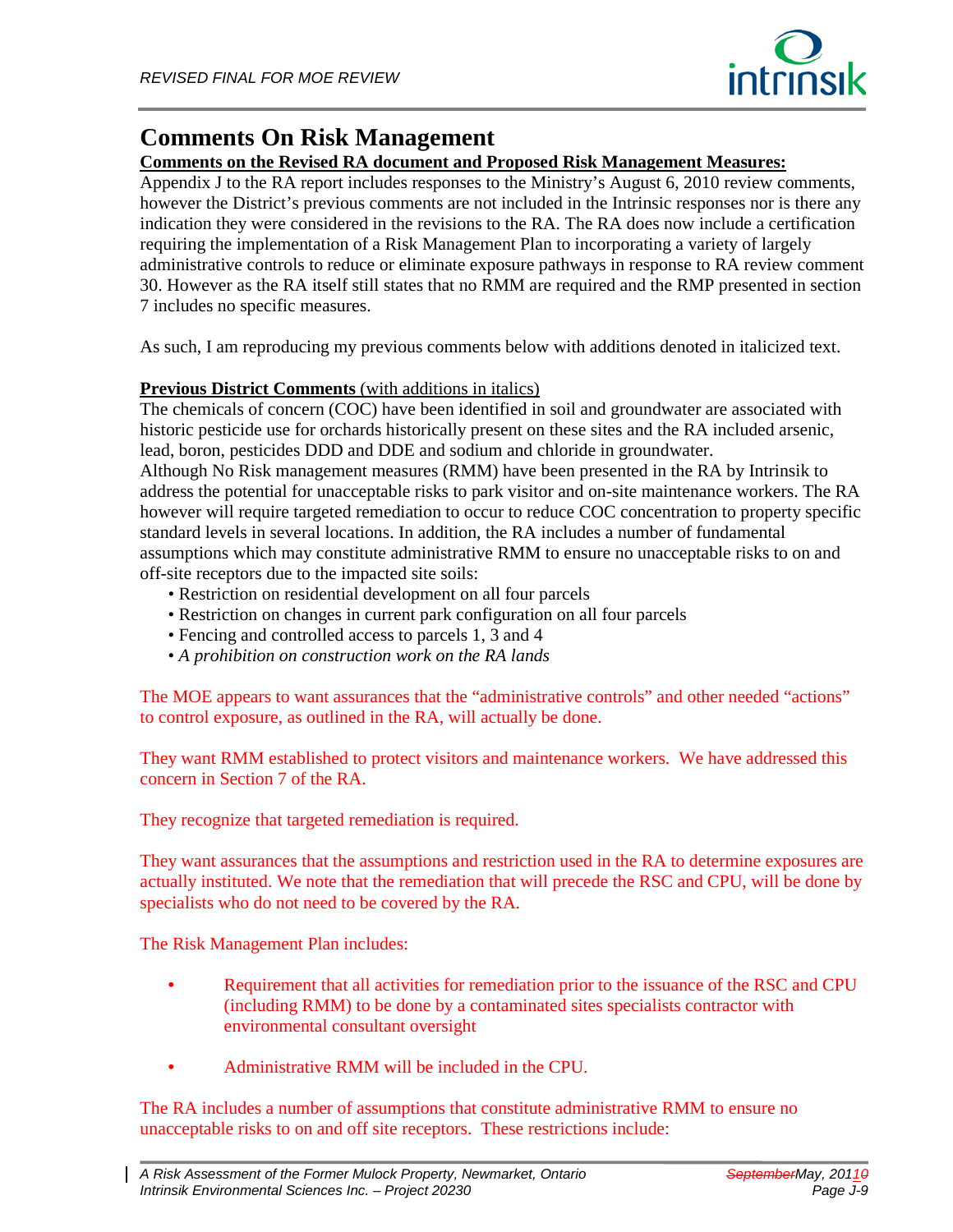

- Landuse designations limiting the future use and development of the lands (i.e. no residential development)
- Designation of the parklands and their configurations
- Controlling access to the sites by a variety of methods potentially including:
	- Selected areas of fencing
	- Maintenance of restrictive vegetation
	- Other access controls and physical detractions to human use as needed
- Limitations on construction activities and workers, except for superficially skilled remediation specialist's contractors and consultants conducting remediation of the COC's. The contractors and consultants have the skills to address contaminant issues through the use of a Site Specific Health and Safety plan of their specific tasks. This work does not need to be addressed as a RMM and included with the CPU.

These RMM will be included in a CPU.

Targeted remediation prior to the submission of RSC will not be included in the CPU. The CPU will however include RMM to limit the exposure of site workers and the public, to the degree specified in the RA.

The RMM's will include:

- Access limits for site workers conducting forest maintenance for limited periods of time
- Maintenance of natural dense vegetation and enhancement of vegetation, to deter casual visitors and limit exposure.
- Note, that vegetation of remediated areas will be conducted by the remediation contractor and environmental consultant, as part of the remedial activities prior to the RSC and CPU.
- No utilities will be installed on the site and therefore on construction work scenarios
- No construction work will be conducted with the exception of minor maintenance of the forest and lands, to ensure the forest cover stays intact and erosion is minimized
- Limit on development to parkland use only (no residential use)
- Limit parkland use to vegetated woodlands with sufficient density of vegetation to deter access
- Restrict the development of more active park uses such as sports fields
- Maintain current zoning as Oak Ridges Moraine Environmental Protection
- Prohibition on gates from yards backing onto the lands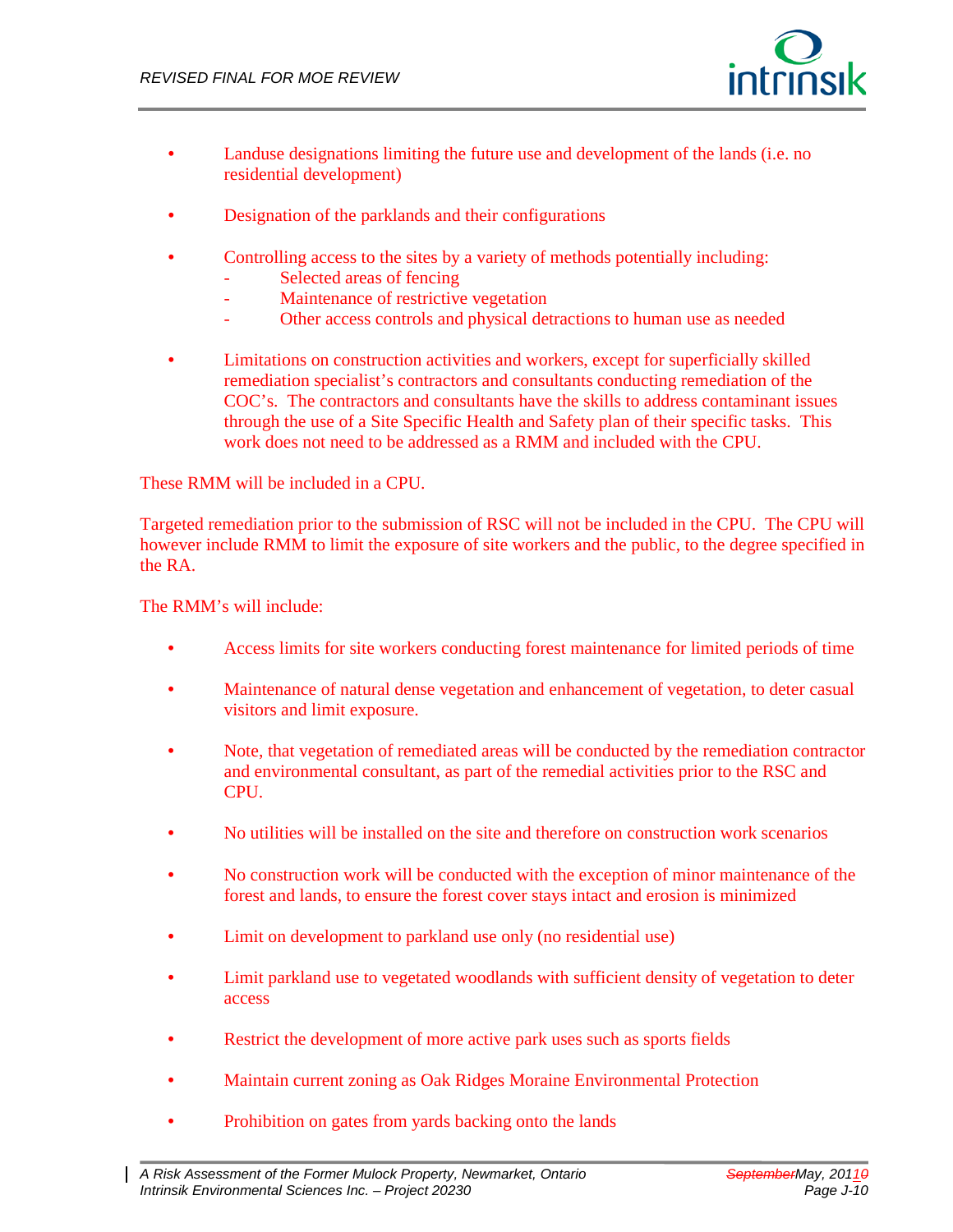

- Requirements to maintain fencing (without gates) between residential lots and the lands
- Encouraging vegetation and increasing vegetation density across site to deter casual access to the lands
- Limiting the slash back along trails to 2 m
- Establishing fencing, dense vegetation, at strategic locations to deter access to the site.

Communication of the RA, RMM including risk to park visitors, off site residents, and general public is part of the Public Communications Plan in Section 8.0.

The RA assumes limited access to the lands and limited exposure risk, due to the limited activities carried out in the lands and the limited duration of time spent on the land, as well as the maintained condition of the lands (densely vegetated).

The administrative controls/restrictions and physical conditions of the site (maintained in perpetuity) are part of the RMM described above. The remediation work is part of the RMP but the details of the work and restoration of the vegetation are not described in detail as a RMM, as the work will be conducted by contaminated sites specialists prior to filing the RSC and preparing the CPU. The work does not require the protection of the RA and RMM.

The use of risk management measures will require the issuance of a Certificate of Property Use (CPU) for the property if the RA is accepted.

1. The RA indicates targeted soils remediation will be require to achieve the PSS. The RA includes construction workers but did not carry through this receptor in section 4.5.2.6 since an 'administrative restriction' will limit their presence on-site. This administrative restriction itself constitutes a RMM that will be included in a CPU.

The administrative controls/restrictions and physical conditions of the site (maintained in perpetuity) are part of the RMM described above. The remediation work is part of the RMP but the details of the work and restoration of the vegetation are not described in detail as a RMM, as the work will be conducted by contaminated sites specialists prior to filing the RSC and preparing the CPU. The work does not require the protection of the RA and RMM.

A Certificate of Property Use (CPU) will be registered on title detailing the administrative RMM.

*1b. A soils management plan and health and safety plan are recommended to encompass the proposed 'targeted remediation' activities or any future work that may disturb site soils. As the RA assumes that the dense vegetation/forest is a key factor in reducing public use of these lands, re-vegetation of areas disturbed for remediation or other work could also be a requirement in a CPU.*

The remediation work is part of the RMP but the details of the work and restoration of the vegetation are not described in detail as a RMM, as the work will be conducted by contaminated sites specialists prior to filing the RSC and preparing the CPU.

*A Risk Assessment of the Former Mulock Property, Newmarket, Ontario SeptemberMay, 20110 Intrinsik Environmental Sciences Inc. – Project 20230 Page J-11*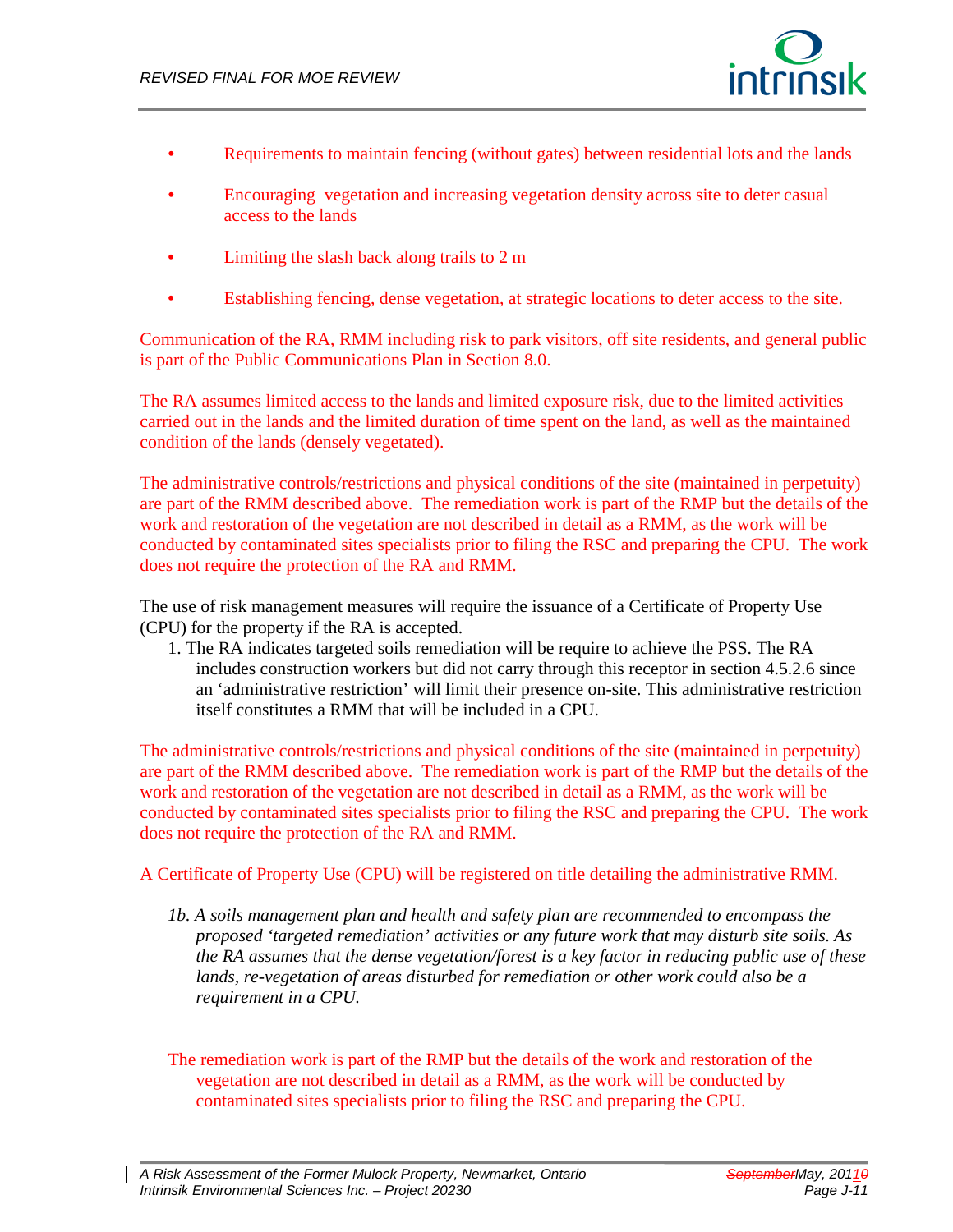

2. The RA notes that there are no current or future utilities on the RA lands which would also ensure no construction work exposure scenarios. This assumption is another administrative control which could be included in a CPU.

Agreed, Section 7 to be modified to reflect these requirements. This restriction will be an administrative control as part of the CPU.

3. The RA has indicated the 4 parcels would not be developed for residential use. This is an administrative control which would be incorporated into a CPU. Similarly, the assumption that the parkland configuration of the sites would not be changed to include more active uses (i.e. sports fields) could also be part of a CPU*. Although the RA notes that the property is currently zoned Oak Ridges Moraine Environmental Protection, the CPU would ensure similar conditions are imposed under that instrument.* 

Agreed, Section 7 to be modified to reflect these requirements. The CPU would include the restrictions on park development, and outline the limits and approved uses.

4. The RA notes that there is currently limited access to the wooded RA parcels (1, 3 and 4) and a Newmarket by-law prohibits any resident from installing a gate. While the houses on the north side of Mulock Drive back directly onto William Thomas Mulock Park (parcel 1) it appears there is a clearing between the Summerhill Woods subdivision and the northern and southern forested lands and trail lands. The limited access appears to be a fundamental assumption relating to potential use of the forested lands and consideration to access controls such as fencing or signage should be considered in the RMP. *Similarly, the assumption that the 2m slashback around the trail will not expand will also be required in a CPU.* 

Agreed, Section 7 to be modified to reflect these requirements. The CPU will include access restrictions and controls, as well as address the vegetation management requirements to discourage access and uses not consistent with the RA.

5. This RA has been previously designated a Wider Area of Abatement based on the local concern about the project. Many of the questions posed by residents at the Town's 2009 public meeting were about the risks to their properties and risks in using the park lands. Some comment on the RA and communication plan about a Park Visitor who is also an Off-Site Resident should be included.

#### Agreed, Section 7 to be modified to reflect these requirements.

6. *The RMP requires revisions to set out which RA assumptions correspond to RMM including administrative controls/restrictions or physical requirements at the site (i.e. fencing, undisturbed vegetation). And while remediation work is not a risk management, provisions for those works and restoration of those areas should be incorporated into the RMP.* 

Agreed, RA and Section 7 to be modified to reflect these requirements. The RMP is based on the assumptions of the RA, which generates the RMM, including the administrative controls and physical controls. The remediation work is part of the RMP but the details of the work and restoration of the vegetation are not described in detail as a RMM, as the work will be conducted by contaminated sites specialists prior to filing the RSC and preparing the CPU.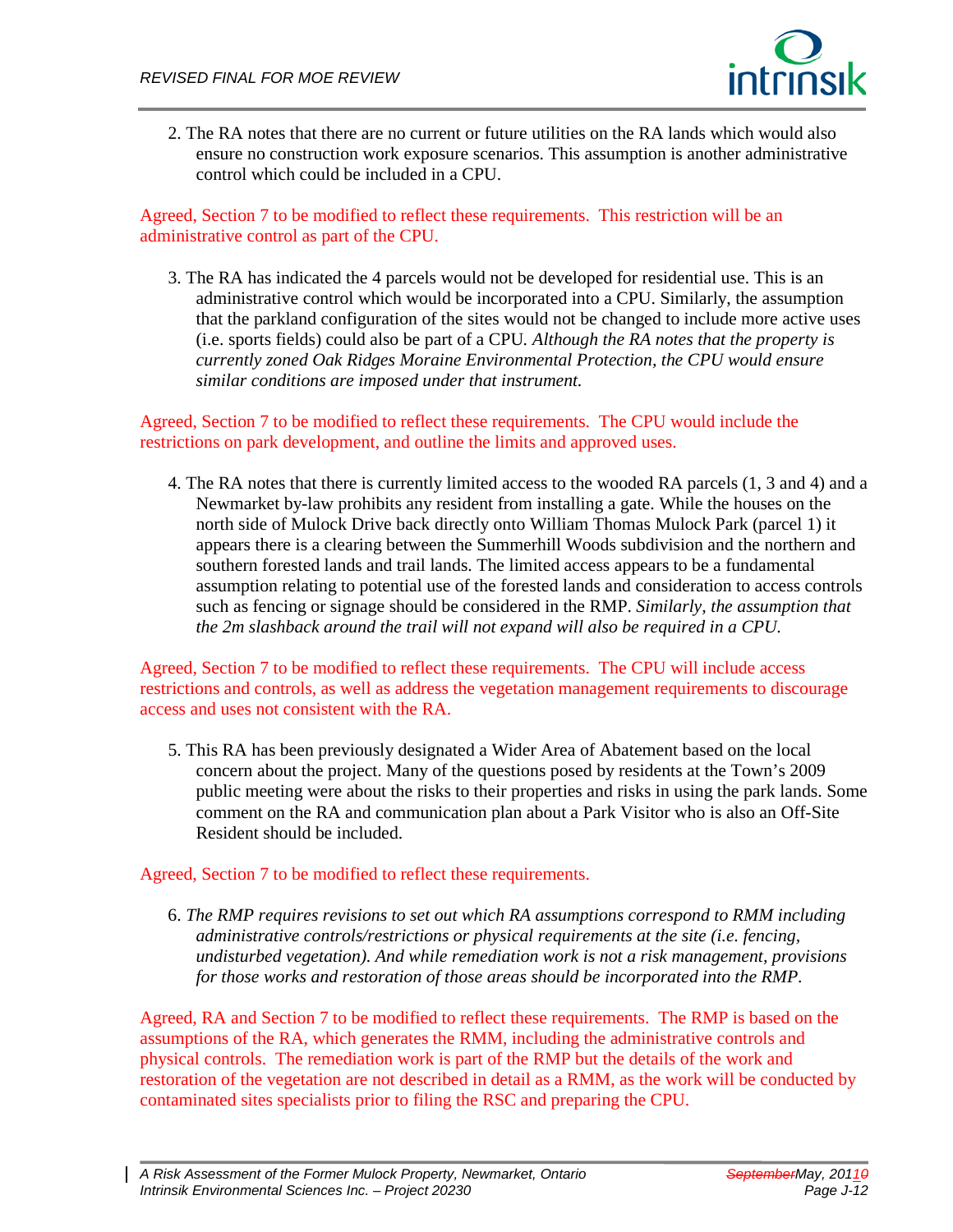

*7. The Communications Plan included in Section 8 is out of date and does include recent communication activities initiated by the Town of Newmarket. In addition, while there had been a commitment to including York Health during the RA process, it does not appear a copy of the Sept. 27, 2010 report was forwarded for their review.* 

Agreed, Section 8 to be updated. The September  $27<sup>th</sup>$  version of the report was forwarded to York Health. No comments were received.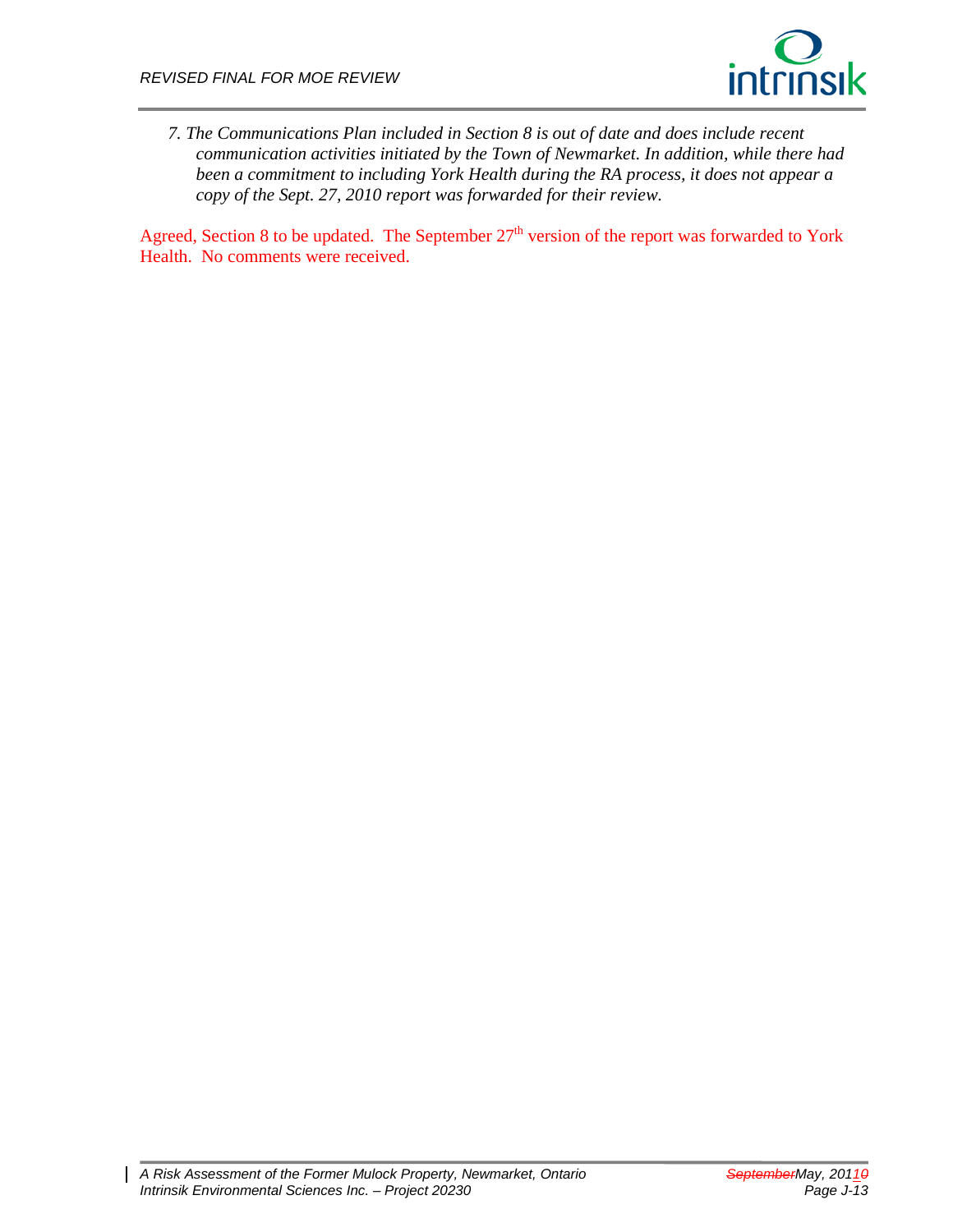

## **Response to Comments by the Ministry of the Environment On the Risk Assessment of the Former Mulock Property, Newmarket, Ontario (RA 1054-09: IDS Ref No. 8812-7RBMXF)**

# **August 6, 2010**

- 1) **Comment:** The results of the site characterization studies must be summarized within an appendix to the risk assessment. A summary of the Phase II ESA activities undertaken subsequent to the PSF submission would have been very helpful. The contents of Appendix E are considered inadequate to properly describe the results of previously completed ESAs.
- **Response**: An updated summary of the site investigation reports is provided in the revised Appendix E.
- 2) **Comment:** The RA should include a description of the QA/QC activities followed during Phase II ESA studies, as well as an assessment by the QP as to whether the sampling program is sufficient for the purposes of the risk assessment.
- **Response**: During the field programs, duplicate sampling and QA/QC activities were followed as required for a Phase II Environmental Site Assessment, as per O.Reg. 153/04 and the MOE document Guidance on Sampling and Analytical Methods for Use at Contaminated Sites in Ontario, December 1996. Duplicate samples were taken for QA/QC purposes for various parameters during the soil and groundwater sampling program. Duplicate data is included in the data tables and on the laboratory Certificates of Analysis included with the Phase II ESA and other technical reports. The QA/QC data was reviewed by the  $QP_{ESA}$  who confirmed that the data could be relied upon with confidence.

The information stated above is included in Section 3 of the revised RA.

- 3) **Comment:** The site contaminant distribution drawings and summary tables must be included within the main body of the RA report. This will allow the reviewers to view and understand the site characterization data without having to review the Phase II ESA documents, which is outside the scope of a RA review.
- **Response**: A complete set of site contamination distribution drawings and summary tables are included in Appendix E of the revised RA. The figures and tables are taken directly from the Phase II ESA.

#### **Site Characterization**

4) **Comment:** The surface water findings were not discussed within Section 3 of the RA. Arsenic and lead were detected at maximum concentrations of 3.36 μg/L and 0.7 μg/L respectively in surface water as stated in Burnside's January 2010 Phase II ESA Report. As stated in the Phase II ESA, these results are below the Table 1 SCS. Historic results by MMM were said by Burnside to be related to road and off-site sources but were not included within Burnside's Phase II ESA Report. It should be noted that the QP's response to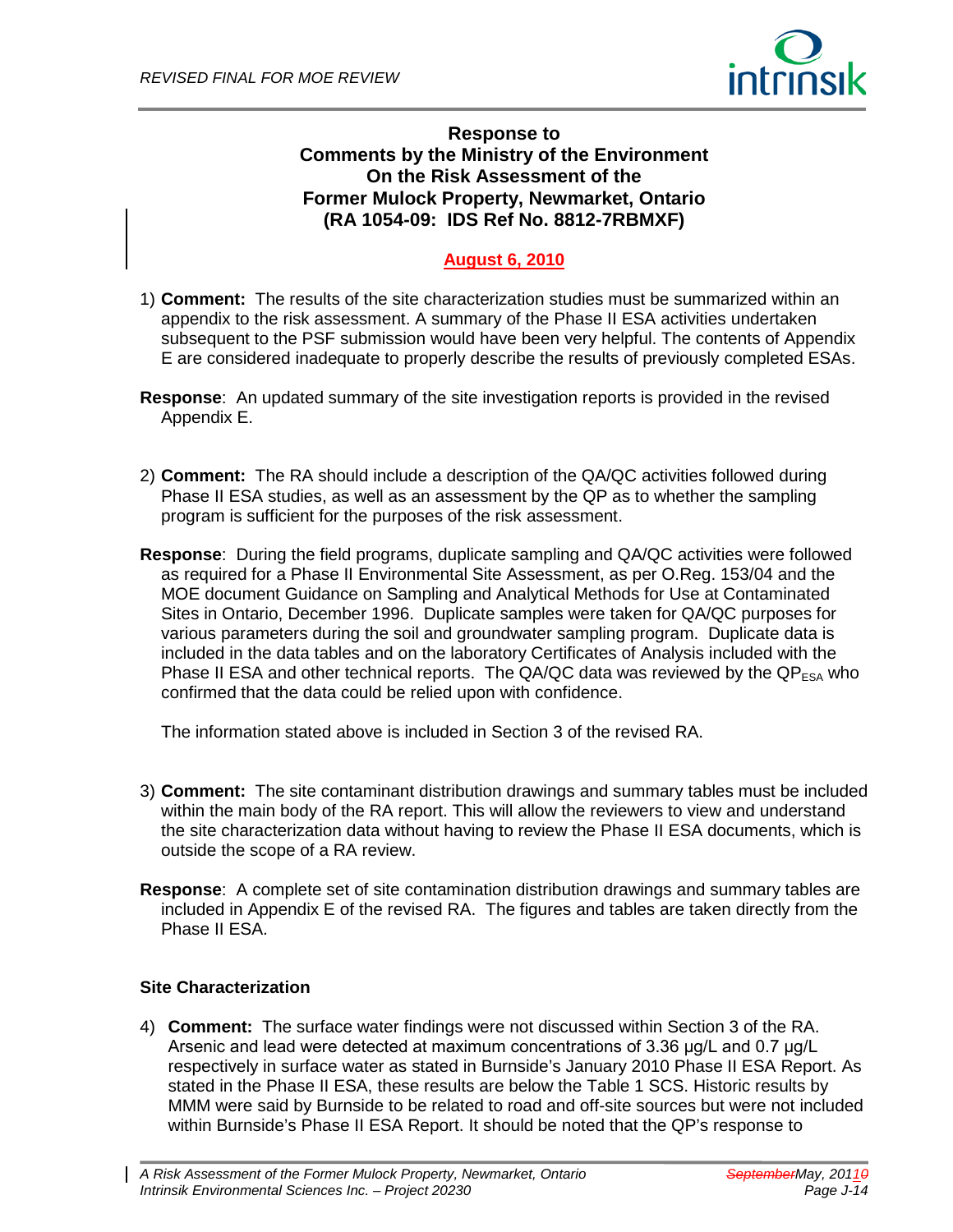

Comment 15 of the PSF indicates that the maximum concentrations of arsenic and lead in surface water are 25 and 78 μg/L respectively. This discrepancy needs to be resolved and the maximum concentrations of COCs in surface water must be described, and their locations shown on plan.

**Response**: As mentioned in the above comment, the QP<sub>RA</sub>'s response to Comment #15 of the PSF indicated that the maximum concentrations of arsenic and lead in surface water are 25 and 78  $\mu$ g/L respectively. However, the QP $_{ESA}$  reviewed the surface water data in the Section 5.2 of the Phase II ESA by Burnside dated January 2010. All results were below the Table 1 Standards, with the exception of sample SWNWSW located in the northwest corner of the northern forested lands, and is interpreted to represent surface water quality flowing onto the RA property from off-Site. The results indicate concentrations of arsenic (25 µg/L) and lead (78 µg/L) (this location is displayed on the site sampling plans presented in Figure 3.1 of the revised RA). The  $QP_{FSA}$  determined that the result was not a reflection of the surface water quantify on the RA property but a reflection of road related and off Site activities related sediment laden water from off-Site. The chemical signature of other suites of parameters tested when compared to the results of all other surface water sampling data supports this interpretation. The location has intermittent flow and did not have running water on other occasions when fieldwork was being conducted, so there was not an opportunity to collect a duplicate sample. Additionally, the sample was taken from an intermittent water course upstream of Armitage Creek. The results of all surface water samples taken from on-Site and taken from the discharge leaving the Site were either below the Table 1 Standards or assumed to be not present on-site (refer to Section 3.3.2.4 and Appendix E of the revised RA for a complete summary of surface water sampling data obtained by Burnside). The anomalous sample does not indicate any significant impact to the surface water on the RA property or discharging from the RA property.

Chemicals identified by Burnside as potential COCs in surface water are presented in Section 3.3.2.4 of the revised RA, with a comparison of the maximum surface water concentrations *vs.* available PWQO values. The maximum surface water levels of all pesticide parameters (as represented by their analytical detection limits) were below their respective PWQO values, where available. Since all pesticides were non-detect (at the lowest reasonable detection limit provided by the laboratory) in every sample, it was assumed that no quantitative assessment was necessary for pesticides in surface water. Additionally, the maximum surface water concentrations of all three inorganic parameters (arsenic, boron and lead) were below their respective PWQO values. Therefore, no quantitative assessment was necessary for inorganics as well.

- 5) **Comment:** Sediment sampling is not addressed within Section 3 of the RA. Sediment samples were analysed as part of the Phase II ESA and were shown in Section 5 of the RA, however the selection of COCs in sediment should also be described within Section 3 of the RA.
- **Response**: A COC screening for analysed chemicals in sediment has been included in Section 3 of the revised RA. Sediment data for arsenic, boron, lead and pesticides from MMM (2008a) and Burnside (2010) was used. This new sub-section provides additional introductory information regarding the selection of COCs in sediment for quantitative evaluation in the ERA.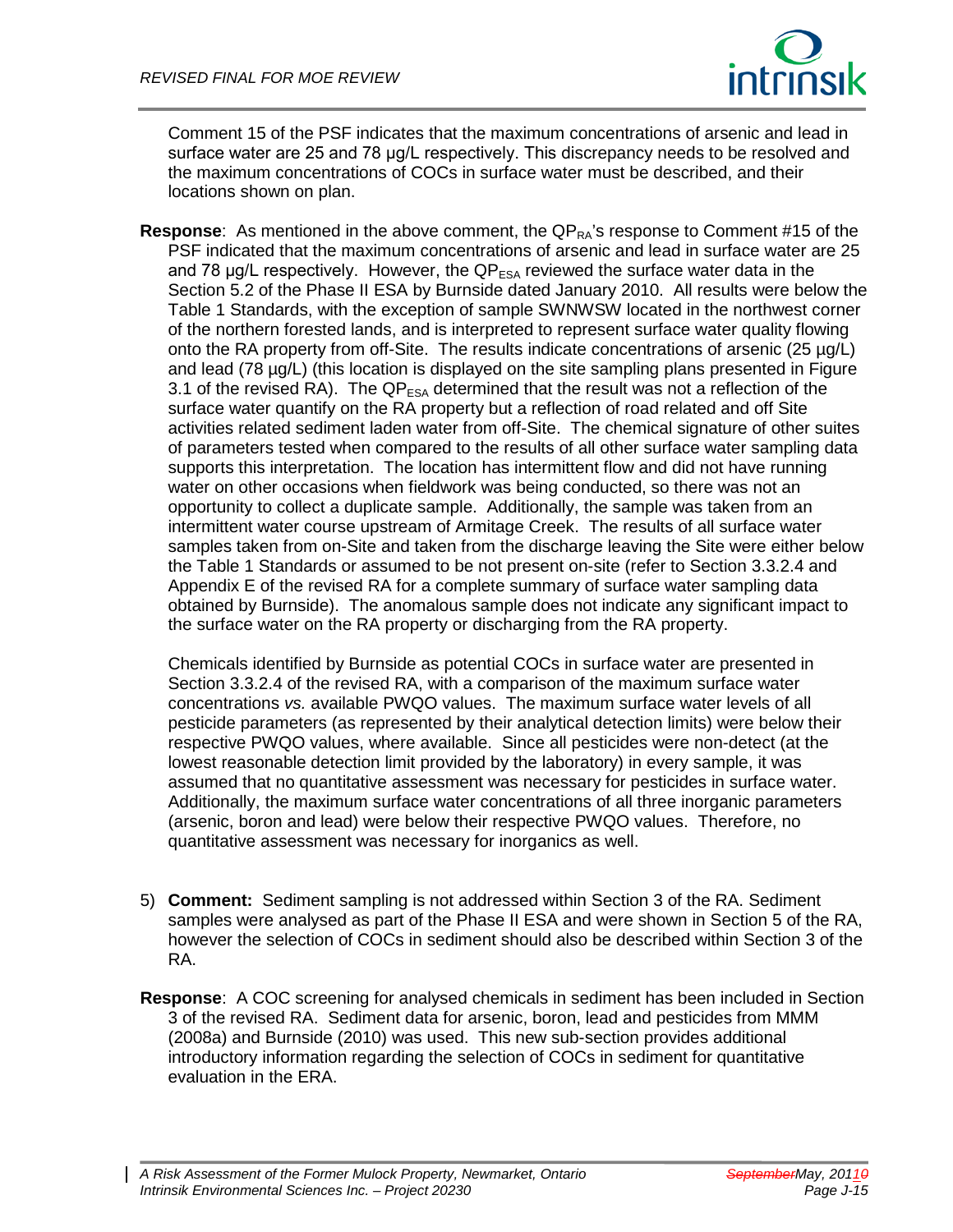

- 6) **Comment:** The locations of groundwater samples exceeding the Table 1 standards (or are detected above detection limits where no standards exist) must be shown on plan.
- **Response**: The QP<sub>ESA</sub> determined the contaminants of concern after reviewing all of the reports and data. All of the groundwater results for the contaminants of concern in groundwater are displayed on the plan (refer to Figure 3.1 of the revised RA). The data for all other parameters tested are below the applicable criteria and included in the referenced reports. The  $QP_{\text{ESA}}$  did not feel it was relevant to include any other data on the plan.
- 7) **Comment:** The maximum depth of contamination has not been shown in the RA document or the supporting documents reviewed. Table 3-2 of the RA shows the depth at which the maximum concentrations of arsenic and lead were found on site. Table 6 of Burnside's 2010 Phase II ESA report shows the gradation of arsenic and lead concentrations with depth at five locations. Neither of these tables indicates the maximum depth of contamination. The maximum depth of contamination must be identified in the RA.
- **Response**: The maximum depth of the contamination is the maximum depth of topsoil. The maximum depth of topsoil is approximately 0.55cm. Table 6 in Appendix E (from the Phase II ESA) illustrates the distribution of As and Pb in the topsoil in areas of the Site where the topsoil averaged 0.25cm. Sampling of the Summerhill Woods Development after the topsoil layer had been scrapped off in preparation of construction showed no exceedances of the applicable criteria or even evidence of elevated As and Pb refer to Site plan of all As data. The studies clearly indicate As and Pb impacts are confined to the topsoil. This is consistent with the geochemical properties of the topsoil which tends to adsorb metals and the low solubility of As and Pb, resulting in the low concentrations in groundwater. Since As and Pb have low solubility and the hydraulic conductivity of the underlying silt is also low, contamination migration has not extended below the topsoil horizon and is not expected to do so in the future. A brief discussion related to depth of contamination is included in Section 3.3.2.2 of the revised RA.
- 8) **Comment:** The lateral and vertical extent of contaminated media must be shown in plan and in section on drawings within the main body of the RA report.
- **Response**: The lateral and vertical extent of contaminated media is shown in the site contamination distribution diagrams presented in Appendix E of the revised RA. These are also presented in the Phase II ESA.

#### **Human Health Risk Assessment**

- 9) **Comment:** The screening against Site Condition Standards shown in Table 4-1 and 4-2 is considered to be a qualitative risk assessment, especially as it is used for setting PSS. As such, although the tables can remain in Section 4.2, the use of a qualitative approach should be discussed in the RA (in objectives and within Section 4.5.3). It is important to discuss the appropriateness of the generic components for application to this site in Section 4.5.3.
- **Response**: Because the use of 2009 SCSs and component values in the HHRA is a qualitative approach to the RA, a brief discussion relating the use of both a qualitative and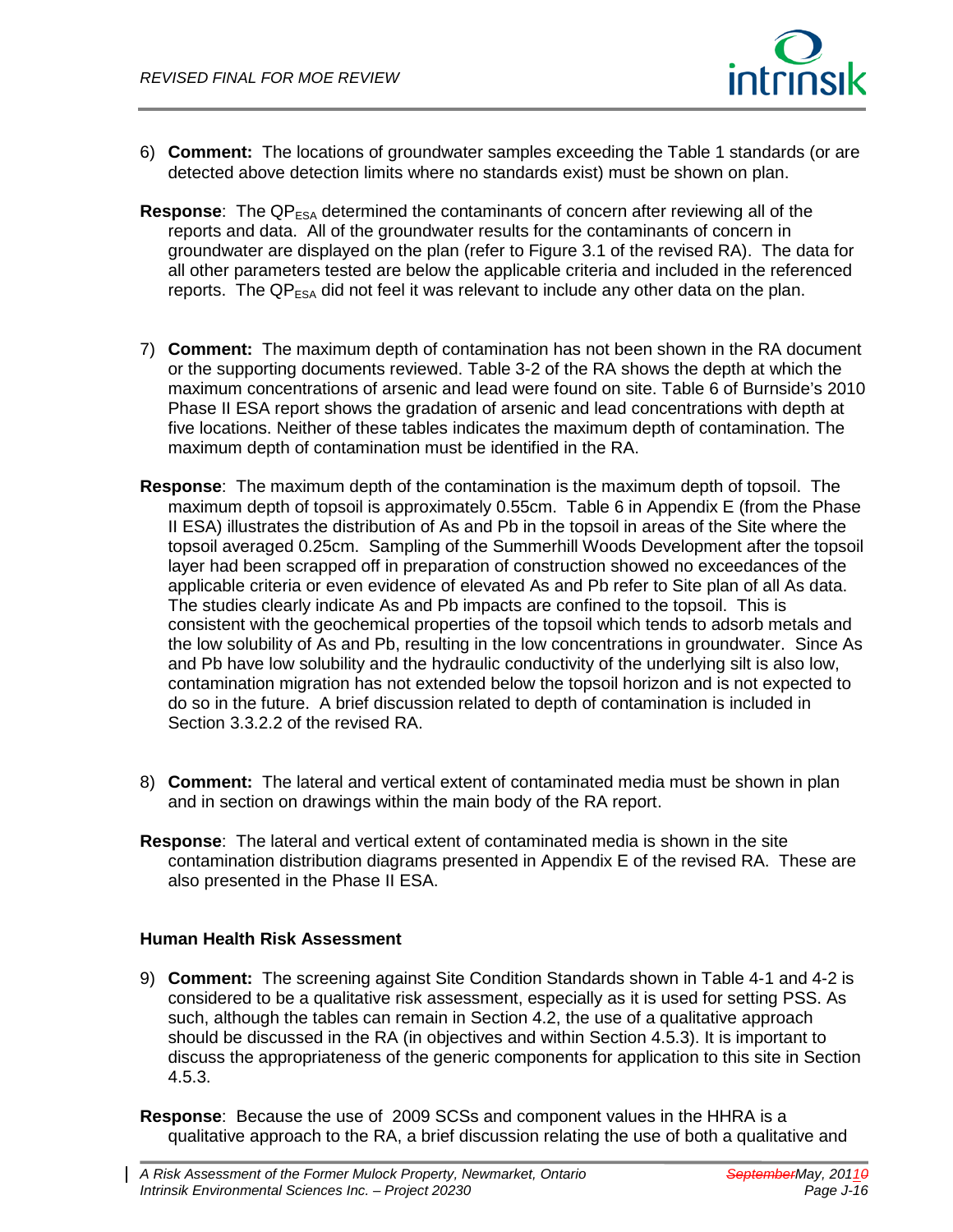

quantitative approach has been added to the Human Health Risk Assessment Objectives (Section 4.1.2). To be consistent with current MOE recommendations, recent science is employed in the qualitative RA by using 2009 generic component values. Additional discussion regarding the qualitative RA and how component values are employed as human health PSSs has been added to Section 4.5.3.

- 10) **Comment:** Details on the selected Table 2 SCS should be provided in Table 4-2 (*i.e*. residential / parkland / institutional property use, medium / fine textured soil). In addition, for completeness the component of Table 2 relating to soil leaching should be retained in the screening process (*e.g*. S-GW1) or a specific rationale provided for its exclusion.
- **Response**: Clarification regarding the use of SCSs for residential/parkland/institutional property use for medium/fine textured soil has been added to Table 4-2. The S-GW1 values were not used in the component value screening since it was assumed (based on the recommendations of the  $QP_{ESA}$ ) that groundwater is suitably characterized and that a sufficiently steady state exists on-site related to soil leaching (the use of lead arsenate pesticides ceased over five decades ago).
- 11) **Comment:** The Human Health Conceptual Site Model (Figure 4-2) should reflect all COC and receptors. Those combinations of receptors, COC and exposure pathways that are determined to not be significant through the qualitative screening should still be reflected in the CSM.
- **Response**: The HHCSM has been revised to include all COCs, as defined in Section 3. Although some COCs were not retained for quantitative evaluation in the HHRA based on the secondary screening steps, it is recognized that COCs assessed qualitatively should still be included in the HHCSM. Therefore, for example, direct dermal contact with groundwater is now included as an exposure pathway assessed (the construction worker is the only receptor considered for dermal contact with groundwater). It should be noted that since all groundwater and soil COCs are non-volatile, no vapour inhalation-based pathways were considered in the revised HHCSM.
- 12) **Comment:** As the Table 2 SCS for boron (hws) value is based on ecological protection, not protection of human health, some discussion on the appropriateness of this value should be provided as this value is used for the human health PSS in Table 4-21.
- **Response**: The form of boron investigated in the soil sampling program was the hot water soluble form. The human health based PSS established for boron (HWS) (1.5 µg/g) is the 2009 MOE Table 2 SCS which is based on ecological protection, as commented on above. However, because the Table SCSs were used as a qualitative assessment tool in the problem formulation stage of the HHRA, they are inherently appropriate for use as human health based PSSs for those COCs not retained for quantitative evaluation based on this secondary screening process. Moreover, the SCSs are by definition protective of both ecological and human receptors, and thus their use is an additional source of conservatism. A brief discussion of the use of the Table 2 SCS for boron (HWS) has been added to Table 4-21 of the revised HHRA.
- 13) **Comment:** Additional discussion should be provided on the bioaccessiblity of arsenic and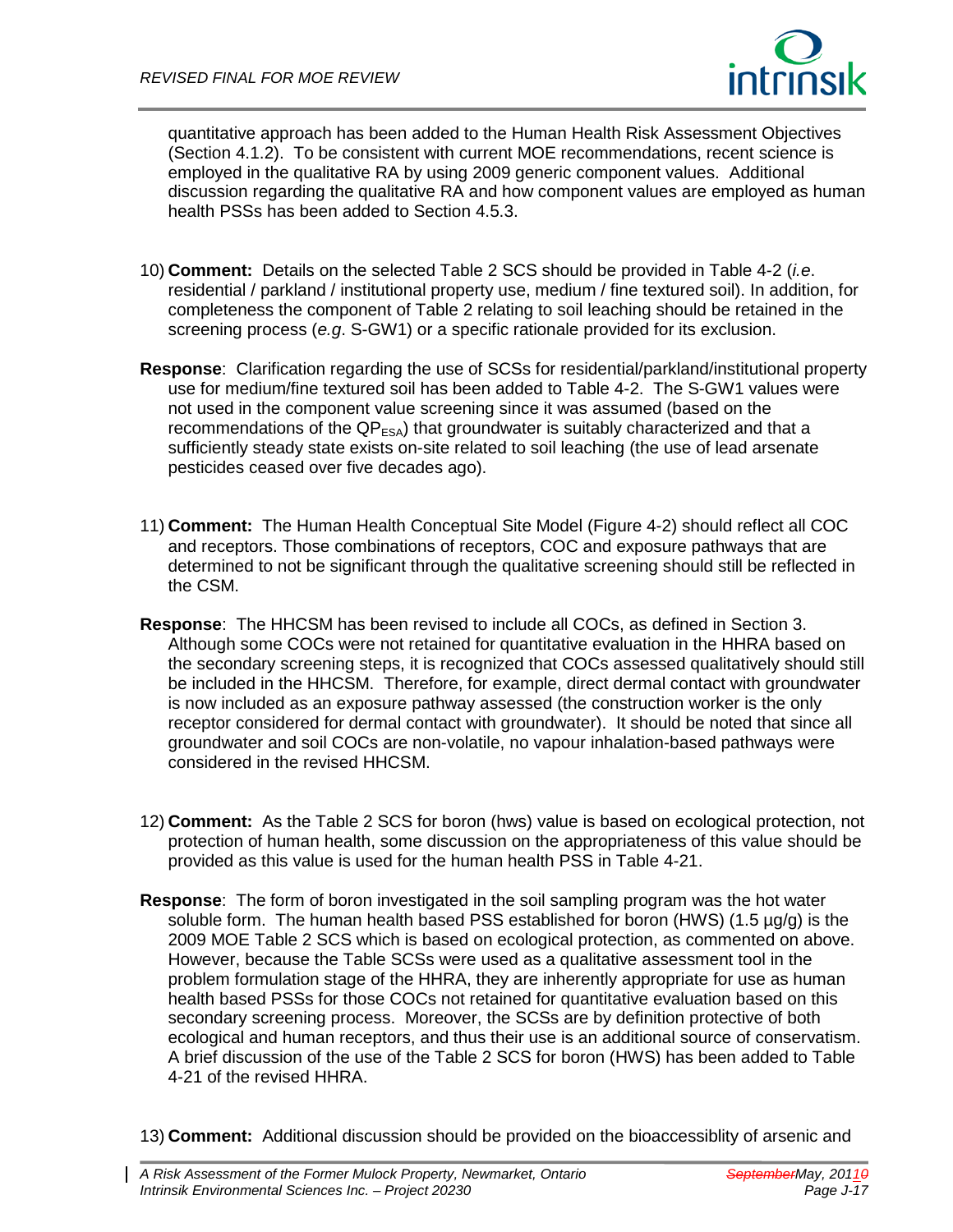

lead along with the uncertainty of the application of these values. For example, it appears from the discussion provided in Appendix J that the test used glycine; there are some issues with the use of this buffer. In addition, the appropriateness of the use of a one-phase test should be discussed.

**Response**: Using *in vitro* models to simulate human gastrointestinal conditions is obviously associated with a significant degree of uncertainty regardless of the type of model selected. There are a variety of *in vitro* model parameters which can influence the magnitude of the bioaccessible fraction estimate. *In vitro* models which simulate human physiology can range from simple gastric models, which simulate the mobilization of metals in soil under gastric conditions, to more complex models which simulate the gradual progression through the mouth, gastric and small intestinal conditions. Although other factors such as the presence of food constituents may affect bioaccessibility, Oomen *et al*. (2002) suggests that differences in pH used among different models is most likely the reason behind the variation observed in bioaccessibility estimates. Oomen *et al*. (2002) also concluded that of the five (5) *in vitro* models tested, no single model could be identified as giving the most accurate bioaccessibility values for a human *in vivo* situation.

The method utilized for bioaccessibility testing is consistent with the approach endorsed by the US EPA (EPA, 2008). This method advocates the use of a glycine buffer in a single (gastric) phase *in vitro* study. It should be noted that reported issues with glycine relate to its use with metals other than lead and arsenic (glycine has been found to complex with nickel under some study conditions). Furthermore, other *in vitro* test systems have employed a more complex fluid intended to simulate gastric fluid. For example, Medlin (1997) used a fluid that contained pepsin and a mixture of citric, malic, lactic, acetic, and hydrochloric acids. US EPA (2008) found that when the bioaccessibility of a series of test substances were compared using 0.4 M glycine buffer (pH 1.5) with and without the inclusion of these enzymes and metabolic acids, no significant difference was observed (p=0.196). This indicates that the simplified buffer employed in the procedure is appropriate, even though it lacks some constituents known to be present in gastric fluid.

In addition, it should be noted that EPA has validated this method with *in vivo* data and a better correlation between *in vitro* and *in vivo* studies has been observed with gastric phase results as compared to intestinal phase. From a physiological standpoint, any measure of available metal under the simulated conditions of the small intestine would be of great interest, as it relates to absolute bioavailability of metals, since residency times and absorption *via* the small intestines or intestinal phase (*i.e*., stage 2) is considered significant relative to the stomach or gastric phase (*i.e*., stage 1). DEPA (2003) suggests that bioaccessibility estimates (for use in HHRA) should represent reasonable worst-case conditions within the simulated human gastrointestinal environment. In other words, the method should provide the highest plausible bioaccessibility estimates which are likely to occur. According to Oomen *et al*. (2002), the use of a single-phase gastric model (*i.e*., low pH in the absence of food) will tend to represent worst-case bioaccessibility conditions whereas a two-stage gastrointestinal model would be a more realistic average. This is consistent with the US EPA (2008) approach utilized herein.

#### *References*

DEPA, 2003. Danish Environmental Protection Agency. Environmental Project No. 840 2003 Technology Programme for Soil and Ground water Contamination. Human Bioaccessibility of Heavy Metals and PAH from Soil.<http://www.mst.dk/homepage/>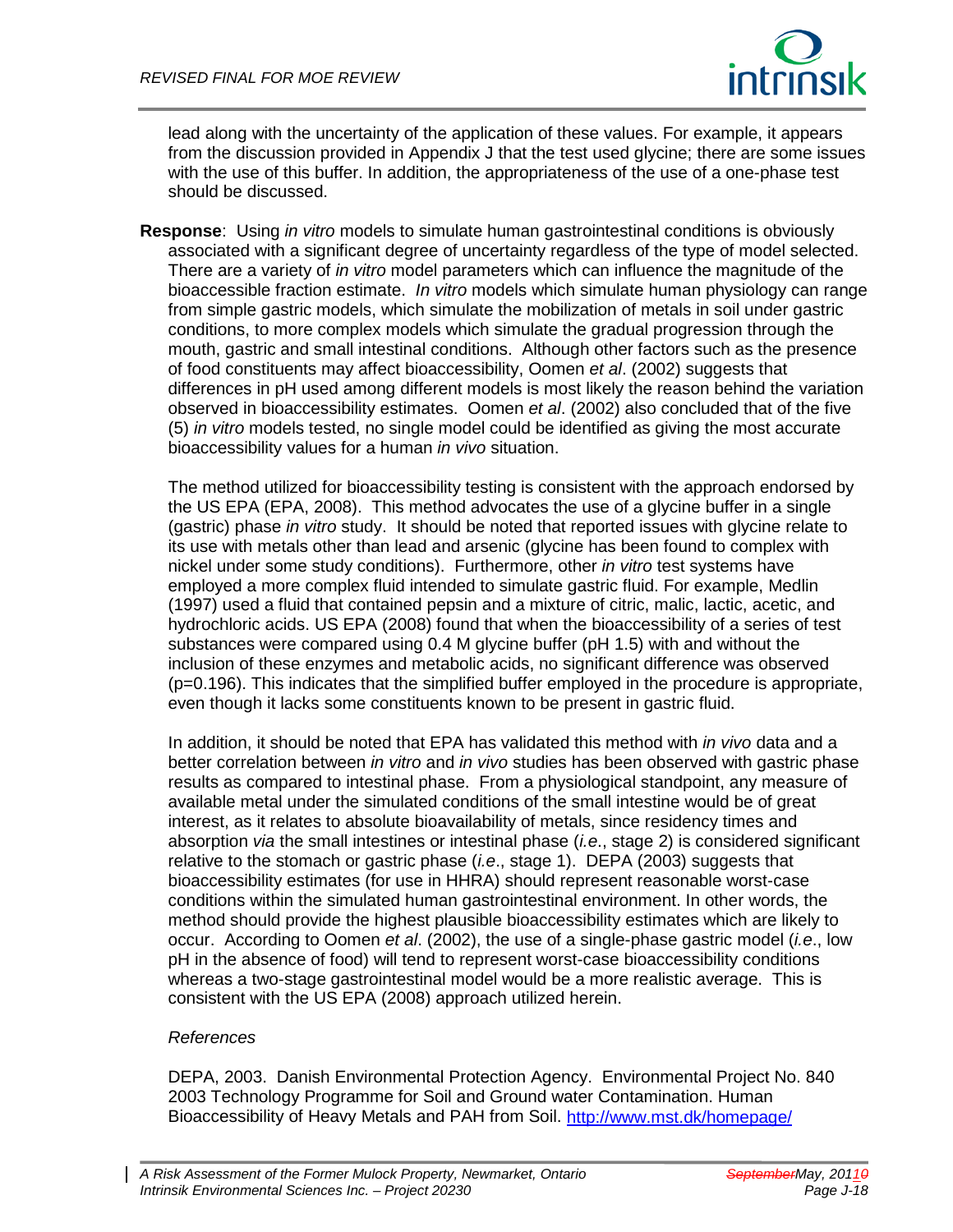

Medlin, E.A. 1997. An *In Vitro* method for estimating the relative bioavailability of lead in humans. Masters thesis. Department of Geological Sciences, University of Colorado, Boulder.

Oomen, A.G., Hack, A., Minekus, M., Zeijdner E., Cornelis C., Schoeters G., Verstraete W., Van de Wiele T., Wragg J., Rompelberg C., Sips A., Wijnen, J. 2002. Comparison of Five *In Vitro* Digestion Models To Study the Bioaccessibility of Soil Contaminants. Environ. Sci. Technol. 36(15): 3326-3334.

US EPA. 2008. Standard Operating Procedure for an *In Vitro* Bioaccessibility Assay for Lead in Soil. U.S. Environmental Protection Agency. EPA 9200.1-86

14) **Comment:** a) From the exposure estimates, it appears that for the toddler and child an additional adjustment was made for exposure *via* incidental ingestion of soil and dust. According to the equation provided in Appendix C, the exposure to a toddler to lead in soil would be:

$$
EXP_{ING} = \frac{0.1 \times 422 \times 1 \times 365 \times 0.71}{16.5 \times 365},
$$

which equals 1.82 μg/kg-d. Table 4-10 provides a value of 0.18 μg/kg-d. It is noted that the discussion states that this receptor spends 1.5 h/d outdoors but as this represents 100% of the expected time spent outdoors by this receptor it is anticipated that 100% of the soil/dust ingestion would come from the site. The calculation procedure used for all receptors needs to be clarified.

- **Response**: No additional adjustment had been made in the RA for the toddler and child *via* incidental ingestion of soil and dust. The value of 0.18 μg/kg-d of lead provided in Table 4- 10 is a typographical error and the correct value of 1.82 μg/kg-d has been inserted in the revised RA. The subsequent risk calculations provided in the RA, as well as the selection of a final PSS, are correct in the RA and thus require no alterations.
- **Comment:** b) In addition, the RA appears to have used a SIR of 100 mg/d for the toddler, citing the US EPA Exposure Factors Handbook (2009). The QPRA should note that the significant difference between SIR values presented in the MOE rationale document (2009) and the US EPA Exposure Factors Handbook (2009) is the SIR value of 200 mg/d for the toddler.

Although the US EPA has updated its assessment of SIRs from 1997 to 2009, its assessment of child-specific SIRs is identical between the Child-Specific exposure Factors Handbook (2008) and the Exposure Factors Handbook (2009). In its assessment of a SIR value for the toddler, the MOE analyzed key studies used by the US EPA in the derivation of their child-specific SIR values in the US EPA Handbook (2008) or inadvertently, US EPA Handbook (2009). The SIR value of 200 mg/d for the toddler in the MOE rationale document (2009) is a conservative measure and not a central tendency measure. Given that toddlers have high hand to mouth contacts, the use of a conservative measure was warranted at the time of the MOE assessment. Therefore, if the QPRA wishes to use a SIR value for the toddler that is not a conservative measure, they should provide a rationale that specifically discusses why a conservative measure is no longer relevant, and therefore, why a central tendency should be used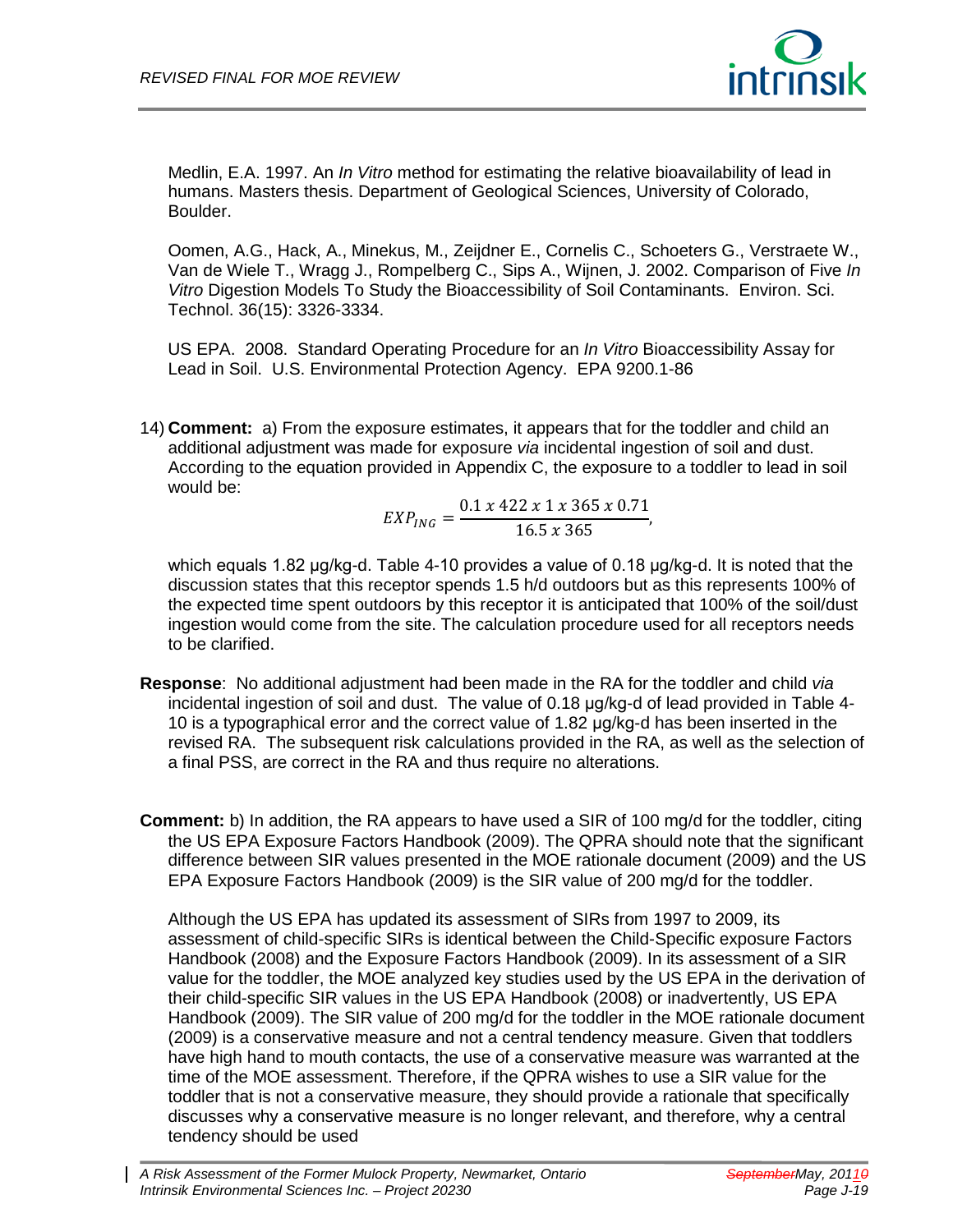

**Response**: It is our understanding that current MOE guidance is to use the underlying exposure parameters used to develop the amended Soil, Ground Water and Sediment Standards provided in O.Reg. 511, when conducting Risk Assessments under O.Reg 153/04. MOE has indicated that current science supports the use of 200 mg/day when assessing the soil ingestion pathways for toddlers and 50 mg/day for all other receptor groups, with the exception of construction and maintenance workers. The Rationale Document (MOE, 2009), and the recently released Tier II Risk Assessment Model, reference US EPA (2008) and US EPA (1997) as the basis for these numbers. Neither of these documents were clearly referenced in the Rationale document; however, they are presumably the Exposure Factors Handbook (US EPA, 1997) and the Child-Specific Exposure Factors Handbook (US EPA, 2008). It is noted that the Exposure Factors Handbook has been updated and should be referenced as US EPA (2009). The Tier II Risk Assessment Model references US EPA (2006), rather than US EPA (2008), as an earlier draft of the Child-Specific Exposure Factors Handbook.

US EPA (2008) recommends 'that when assessing risks for children who are not expected to exhibit soil pica or geophagy behaviour, the recommended central tendency soil + dust ingestion estimate is 100 mg/day for children ages 1 to <6 years. If an estimate for soil only is needed, for exposure to soil such as manufactured topsoil or potted plant soil that could occur in either an indoor or outdoor setting, or when the risk assessment is not considering children's ingestion of indoor dust (in an indoor setting) as well, the recommendation is 50 mg/day.' A soil + dust ingestion rate for younger children (6 to <12 months) of 60 mg/day (30 mg/day soil only) is also recommended. US EPA (2009) provides similar recommendations for children. US EPA (2009) also recommends a soil ingestion rate of 50 mg/day for adults. It is noted that both reviews, the most current scientific reviews completed by US EPA, make no reference to the 200 mg/day value found in earlier versions of the Exposure Factors Handbook. US EPA (2008; 2009) clearly states that the recommended soil ingestion rates are central tendency estimates and no upper bound values are provided. US EPA (2008; 2009) also acknowledges that there is a low degree of confidence the recommended ingestion rates. An earlier version of the Exposure Factors Handbook (US EPA, 1997) indicated a medium level of confidence in central tendency estimates for children, a low level of confidence for adult estimates and insufficient data to recommend upper percentile estimates for both children and adults.

US EPA originally recommended a soil ingestion rate of 200 mg/day in its Risk Assessment Guidance for Superfund (US EPA, 1991) and reiterated that recommendation in its EFH (EPA, 1997) as a "conservative estimate of the mean." The recommendation was based primarily on tracer studies in children (ages 1 through 5) that were undertaken by Calabrese and his coworkers (Calabrese *et al*. 1989; Stanek and Calabrese, 1995a; 1995b). However, updated studies by these same authors (Stanek *et al*., 1999 and Stanek and Calabrese, 2000), conducted using improved methodologies and published since the original US EPA guidance was released, indicate that these previous estimates are overestimates and can be refined and improved. As described by Stanek and Calabrese (2000), this study implemented several improvements in study design and analytical procedures that occurred since the publication of their earlier papers and that led to an improved estimate of the 95th percentile soil ingestion estimate for this age group. The advantages of this recent study included: (1) a relatively large study group (n=64 children); (2) improved particle size measurements that focused attention on soil of smaller particle size; (3) a longer study duration (365 days); (4) randomized selection of participants; (5) the use of a relevant age group (1 to 4 year old children); (6) use of a random sample of the population for that age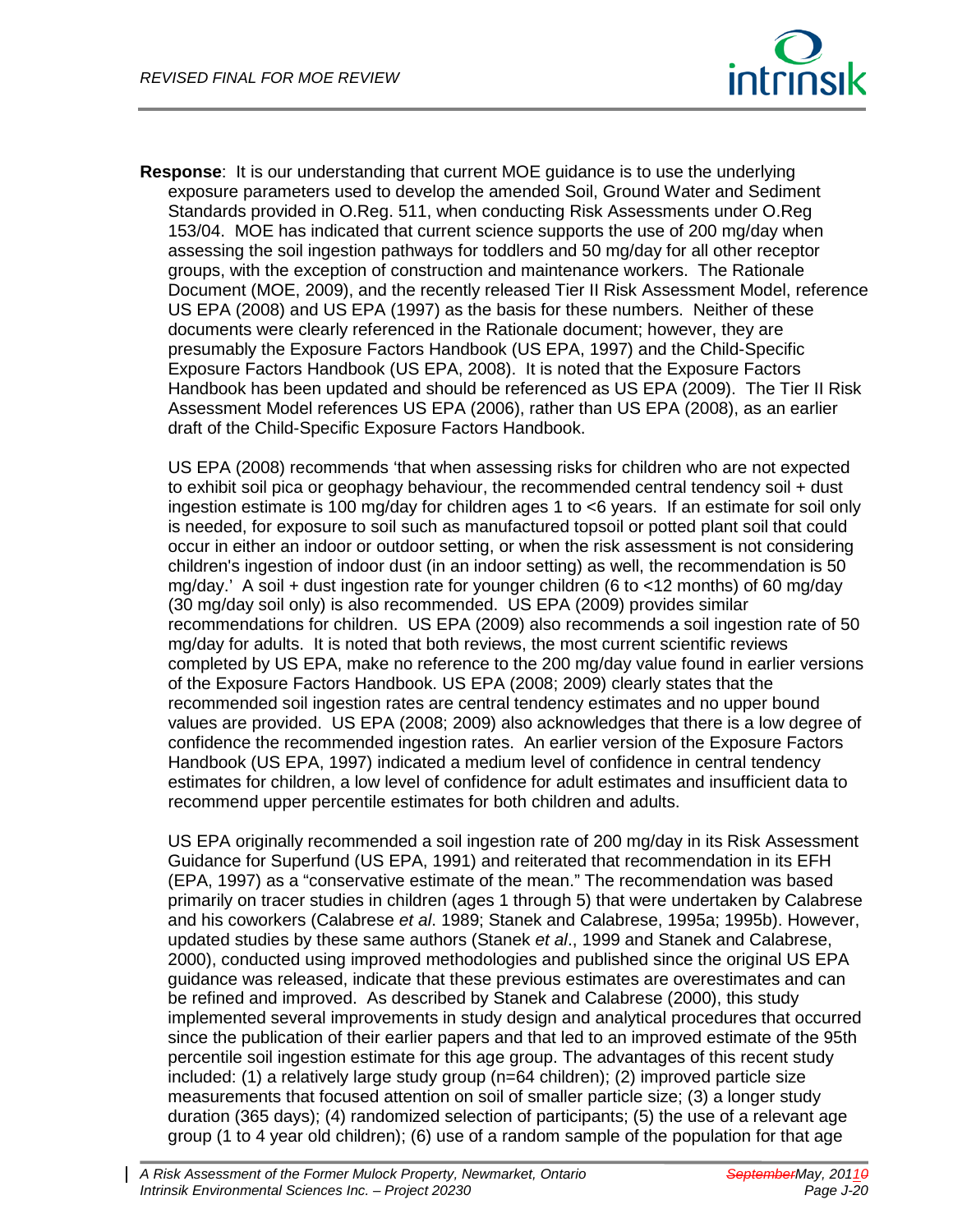

group; and (7) better control for input/output error. The soil ingestion rates reported by Stanek and Calabrese (2000) for these children were:

- A 95th percentile rate of 106 mg/day (when evaluated over a 365-day period);
- An arithmetic mean ingestion rate of 31 mg/day; and,
- A median (50th percentile) ingestion rate of 17 mg/day.

This study also calculated the best linear unbiased predictors of the 95th percentile of soil ingestion over different time periods and reported the following results:

- Over a 7-day exposure period, the 95th percentile soil ingestion rate was 133 mg/day;
- Over a 30-day exposure period, the 95th percentile soil ingestion rate was 112 mg/day;
- Over a 90-day exposure period, the 95th percentile soil ingestion rate was 108 mg/day; and,
- Over a 365-day exposure period, the 95th percentile soil ingestion rate was 106 mg/day.

These data suggest that, as the length of time that the children are studied increases and as the precision of the analysis improves (*i.e*., reduced uncertainty), the daily ingestion rates decline. This is reasonable due to the fact that daily fluctuations in soil ingestion rates will tend to average out over time. This narrowing of the distribution in the soil ingestion estimates when daily variability and uncertainty are reduced is not unexpected and is referred to as "regression to the mean" (Stanek and Calabrese, 2000). As noted by Stanek and Calabrese (2000), these longer-term estimates are more appropriate when assessing risks and hazards associated with chronic exposure, as is the case in the HHRA.

On the basis of this information, which is based on more recent studies, Dr. Calabrese has recommended that the soil ingestion rates to be used for young children should be 100 mg/day for the upper bound and 20 mg/day (based on the median in this study) for the central tendency estimate. As such, the levels selected for the current assessment seem appropriate.

If this rationale is not adequate to address the Ministry's concerns, we would request further information regarding the Ministry's concerns as well as the references utilized by the Ministry in determining that 200 mg/day is an appropriate SIR for toddlers. It is understood that current US EPA only provides a central tendency estimate and that they no longer provide upper bound values, presumably due to uncertainties in deriving these estimates and the newer information brought to light by Calabrese and Stanek. If the Ministry insists on using this value, than proper references must be provided so that they can be properly reviewed and considered.

#### *References*:

Calabrese, E.J., R. Barnes, E.J. Stanek, H. Pastides, C.E. Gilbert, P. Veneman, X.R. Wang, A. Lasztity, and P.T. Kostecki. 1989. How much soil do young children ingest: an epidemiologic study. Regul. Toxicol. Pharmacol. 10:123-37.

EPA. 1991. Risk Assessment Guidance for Superfund. Volume 1: Human Health Evaluation Manual. Supplemental Guidance, Standard Default Exposure Assumptions. U.S. Environmental Protection Agency, Interim Final Publication 9285.6-03. 25 March 1991.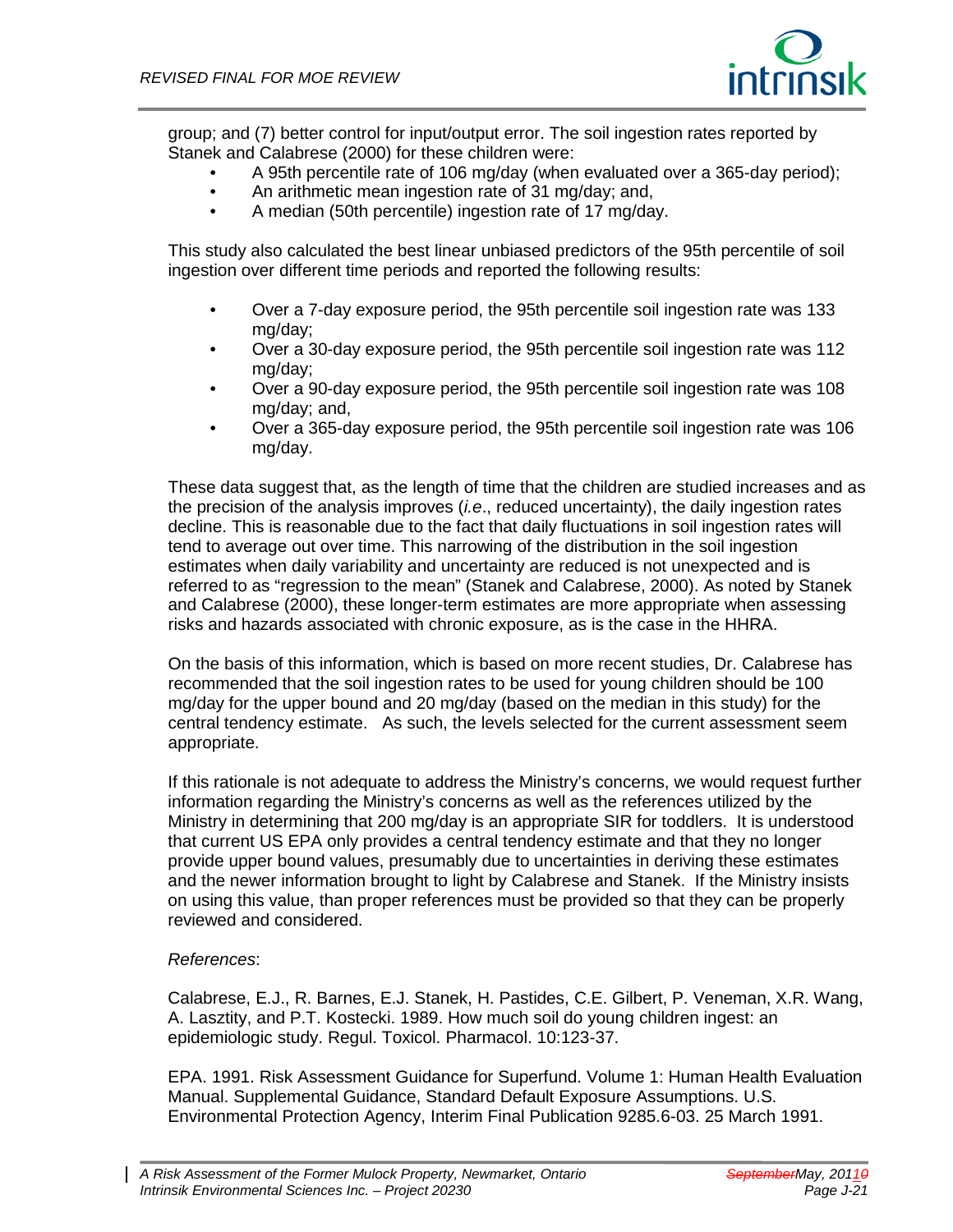

MOE. 2009. Rationale for the Development of Generic Soil and Groundwater Standards for Use at Contaminated Sites in Ontario. Standards Development Branch. Ontario Ministry of the Environment. December, 2009.

Stanek, E.J., and E.J. Calabrese. 1995a. Daily estimates of soil ingestion in children: Environ Health Perspect. 103:276-85.

Stanek, E.J., and E.J. Calabrese. 1995b. Soil ingestion estimates for use in site evaluations based on the best tracer method. Hum. Ecol. Risk Assmt. 1:133-156.

Stanek, E.J., E.J. Calabrese, and R.M. Barnes. 1999. Soil ingestion estimates for children in Anaconda using trace element concentrations in different particle size fractions. Human and Ecologic Risk Assessment 5:547-558.

Stanek, E.J., and E.J. Calabrese. 2000. Daily soil ingestion estimates for children at a Superfund Site. Risk Analysis 20(5):627-635.

US EPA. 1991. Risk Assessment Guidance for Superfund. Volume 1: Human Health Evaluation Manual. Supplemental Guidance, Standard Default Exposure Assumptions. U.S. Environmental Protection Agency, Interim Final Publication 9285.6-03. 25 March 1991.

US EPA. 1997. Exposure Factors Handbook Vol I, General Exposure Factors. (US) Environmental Protection Agency. EPA/600/p-95/002Fa.

US EPA. 2006. Child-Specific Exposure Factors Handbook (External Review Draft). EPA/600/R/06/096A. US Environmental Protection Agency. September 2006.

US EPA. 2008. Child-Specific Exposure Factors Handbook. EPA/600/R-06/096F. September 2008. Available online: www.epa.gov/ncea.

US EPA. 2009. Exposure Factors Handbook – 2009 Update. External Review Draft. Office of Research and Development. National Center for Environmental Assessment. US Environmental Protection Agency. Washington, DC 20460. July 2009. EPA/600/R-09/052A.

- 15) **Comment:** The use of an 80 year averaging time for evaluating carcinogenic effects for workers (construction, maintenance) needs further consideration. The impact of a less-than lifetime exposure should be considered in the RA. It is expected that the workers at the site would only comprise adults (55 year duration of life-stage).
- **Response**: It is unclear what the reviewer is addressing in this comment. As introduced in Section 4.2.3 of the RA, and discussed throughout the HHRA, the exposure period for the construction worker was defined as 7 years, and it was defined as 27 years for the maintenance worker (MOEE, 1996). The assumed lifetime for all receptors was conservatively assumed to be 80 years (Health Canada, 2006). Therefore, the amortization factor for the construction worker was 7/80 and 27/80 for the maintenance worker – these factors were applied during the risk characterization portion of the HHRA. In conclusion, no alterations to the HHRA were made based on this comment.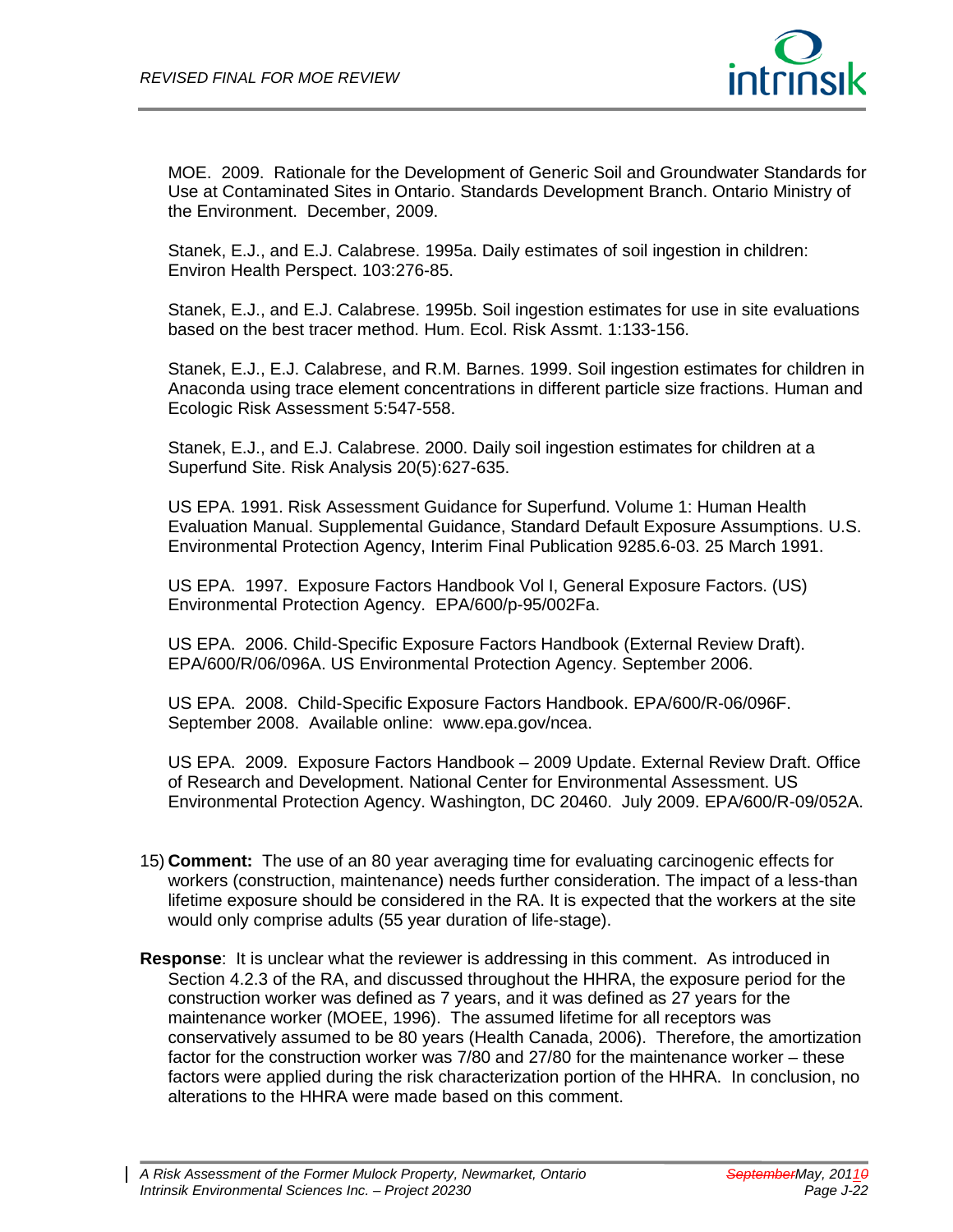

- 16) **Comment:** The toxicity assessment is appropriate with only two minor comments. First, is that in Appendix A reference is made to MOE 2008, this should be updated to the most recent MOE document published in 2009. The second is that the factors used to derive an RfC for lead from the oral RfD should be provided.
- **Response**: Appendix A has been updated to reflect the 2009 MOE Rationale. Both this appendix and Section 4.3.2 of the RA has been updated to show the procedure for establishing the lead RfC of 6.5  $\mu$ g/m<sup>3</sup> shown in Table 4-13. The oral IOC<sub>pop</sub> of 1.85  $\mu$ g/kgday (as recommended in the Appendix A) was multiplied by the adult body weight (70 kg) and divided by the adult breathing rate (20 m<sup>3</sup>/day) to obtain an RfC of 6.5  $\mu$ g/m<sup>3</sup>.
- 17) **Comment:** In the risk characterization section total HQ values and risks are provided that are sums of all exposure routes. A toxicological rationale to support the summation of these values should be provided (the Procedures document states that hazard quotients of contaminants for which the exposure limits are based on different adverse effects and mediated by different mechanisms of action should not be added). It is noted that for HQs, air is considered a separate medium and thus can be compared to a value of 0.2.
- **Response**: As discussed in the toxicological profiles provided in Appendix A of the RA, the toxic effects of lead in humans are widely believed to be the same, regardless of the route of entry. The effects from chronic exposure to lead on humans are primarily neurological, renal, hematological, reproductive, and developmental. The most commonly reported and well-studied effects of environmental lead exposure are (1) adverse effects on neurological function and neurobehavioural development in children, and (2) reduced growth rate. Therefore, because the adverse effects of lead exposure are considered the same, regardless of the route of entry, it is considered appropriate to sum the HQs for inhalation and oral/dermal routes for lead and compare them to a value of 0.2, as done in the RA. As such, the approach applied to lead in the RA has not been revised. However, as discussed in Appendix A, the adverse effects associated with exposure to arsenic do differ when considering inhalation *vs* oral/dermal routes, whether considering carcinogenic or noncarcinogenic effects (refer to Section 4.4 or Appendix A of the revised RA for details). Therefore, in the revised RA, the HQs and ILCRs for inhalation of arsenic have been separated from those related to oral/dermal routes of exposure.
- 18) **Comment:** Risks and hazard quotients associated with the proposed property-specific standards are not calculated (as stated in the Procedures document the concentration proposed as the standard must be evaluated explicitly in the risk assessment). A straightforward way of incorporating this is to use the PSS as the source concentration in the assessment.
- **Response**: An explicit evaluation of risks to both human health and ecological receptors associated with the proposed PSSs is provided in Section 6 of the revised RA (following the presentation of final PSS tables). This evaluation includes both a qualitative and a quantitative assessment, thereby confirming the conclusions of the RA. Specifically, the conclusions are that, other than for arsenic and impacts on human health, no unacceptable risks are present on-site. However, because unacceptable risks to human health may be present in isolated locations in the forested area, soil remediation in the form of targeted soil removal in these isolated areas is required before an RSC can be filed.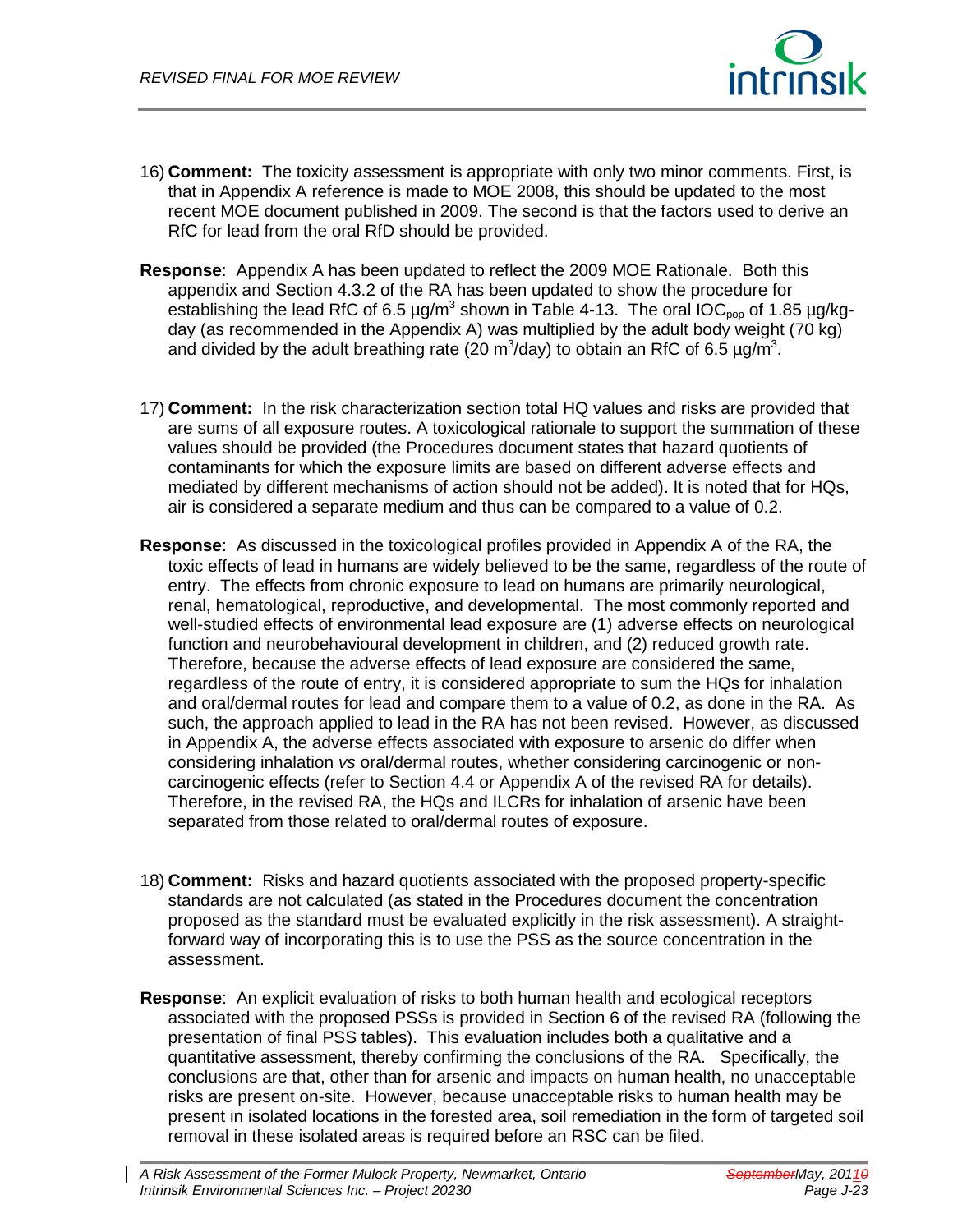

#### **Ecological Risk Assessment**

- 19) **Comment:** The discussion in Section 5.1 with respect to the use of the components of SCS for screening (soil and groundwater) constitutes a qualitative risk assessment as it is used in setting PSS for some COC. A discussion of the qualitative approach needs to be included in the appropriate sections.
- **Response**: Because the use of 2009 SCSs and component values in the Section 5.1 of the ERA is a qualitative approach to the RA, a brief discussion relating the use of both a qualitative and quantitative approach has been added to the Ecological Risk Assessment Objectives (Section 5.1.3). Additional discussion regarding the qualitative RA and how component values are employed as ecological PSSs has been added to Section 5.5.5.
- 20) **Comment:** The identification of domestic pets such as dogs as ecological receptors should be considered as page 35 of the RA indicates that the site could be used by people and their pets.
- **Response**: Domestic pets such as dogs were not considered as ecological receptors in the RA since it is implicitly assumed that people and their pets (*e.g*., dogs) could use any parkland area. Exposures and risks to pets, such as dogs, are not routinely assessed under O.Reg. 153 or other jurisdictional regulations or guidelines, even for parkland land uses. Moreover, there is no standard methodology to assess risks to pets. For example, guidance on exposure parameters (soil ingestion rates, durations, *etc*.) and acceptable risk levels are lacking. Therefore, domestic pets were not considered as ecological receptors in the revised RA.
- 21) **Comment:** The discussion related to Table 5.2 with respect to the factor of 10 applied to S-GW3 is not consistent with the derivation of values in the 2009 Rationale. If the intent is to remove the dilution applied to groundwater then additional detail is required since a generic dilution factor of 10 is not consistently applied in the 2009 Rationale. An indication of the dilution factors that were used by the MOE for deriving the ground water standards can be obtained by comparing the aquatic toxicity values based on the protection of aquatic receptors that do not account for dilution provided in Table 3.1 of the 2009 Rationale document (pg 147) to the base GW3 values. For example, for DDD the aquatic toxicity value in Table 3.1 is provided as 0.18 μg/L while the GW3 component of the standard is 16,000,000 µg/L which means that a dilution of approximately  $9x10^7$  was used in the derivation of the generic standards.
- **Response**: Agreed. The text immediately preceding Table 5-2 has been updated to remove discussions related to S-GW3 values divided by ten. Although the MOE (2009) Table 2 ecotoxicity component values provided in Table 5-2 are appropriate for the qualitative evaluation, the S-GW3 values are not. Because of the presence of on-site surface water bodies, MOE (2009) Table 8 SCSs are inherently protective of the leaching of contaminants in soil to groundwater and the subsequent movement to on-site surface water. Since Table 8 S-GW3 component values are not available, the Table 8 SCSs were used in the revised ERA to provide this protection. Therefore, Table 5-2 in the revised RA (and the discussion around it) has been updated to reflect this change in approach.

*A Risk Assessment of the Former Mulock Property, Newmarket, Ontario SeptemberMay, 20110 Intrinsik Environmental Sciences Inc. – Project 20230*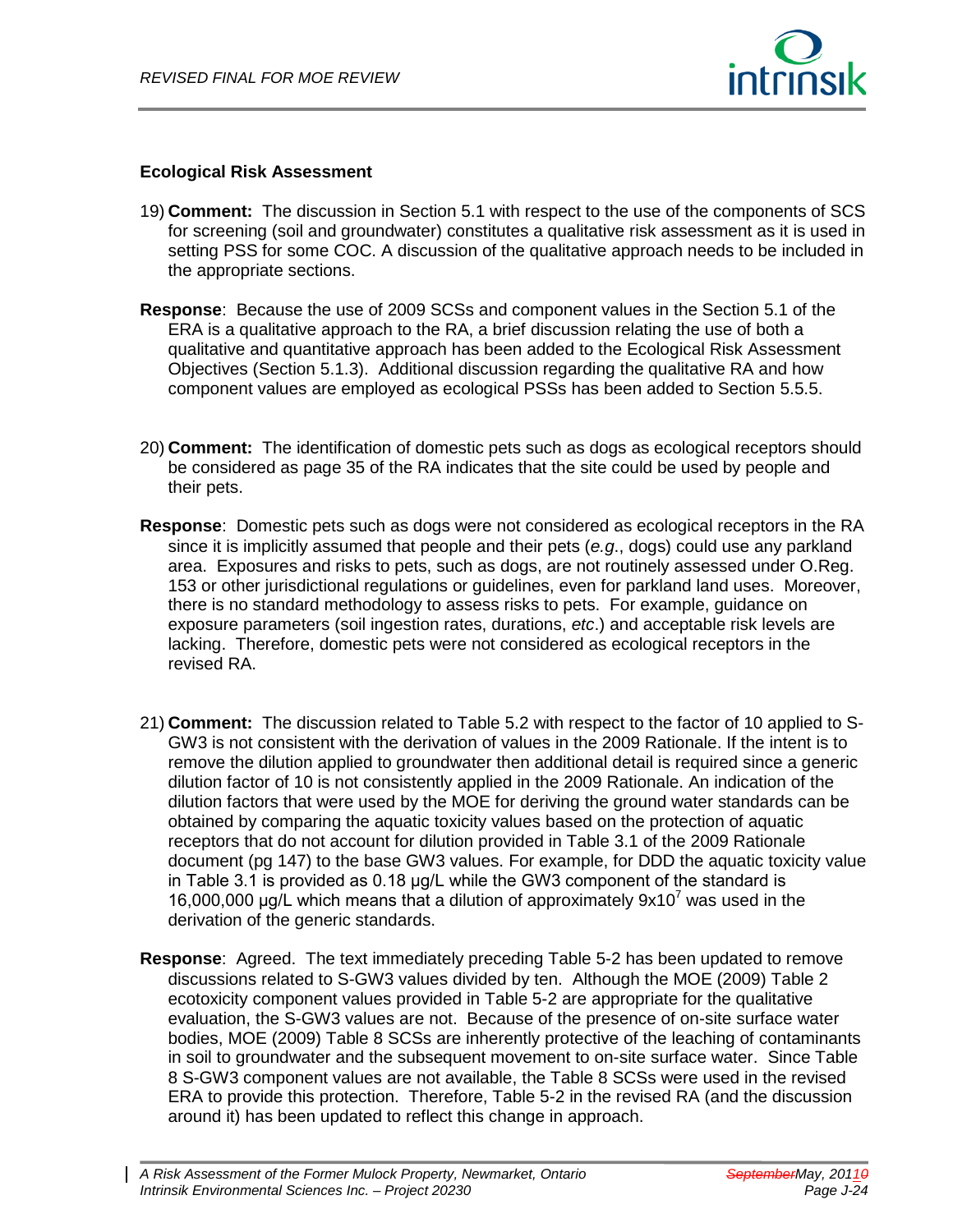

- 22) **Comment:** The ERA does not address potential exposure to surface water. The only discussion of surface water relates to the evaluation of the groundwater sodium concentration through a comparison to a TRV for daphnids. As the maximum measured surface water concentrations of arsenic (25 μg/L) and lead (78 μg/L), as reported in the response to PSF comments, exceed PWQOs, the potential for adverse effects to additional aquatic biota, not just sediment-dwelling organisms through comparison to sediment quality objectives, should be considered.
- **Response**: As discussed in the response to Comment # 4, the maximum measured surface water concentrations of arsenic (25 μg/L) and lead (78 μg/L), as reported in the response to PSF comments, are not considered an appropriate representation of on-site surface water impacts. As shown in Table 3-4 of the revised RA and in the Phase II ESA, the maximum concentrations of arsenic and lead were determined to be 3.36 μg/L and 0.7 μg/L, respectively. Table 3-4 of the revised RA presents a comparison of potential COC concentrations in surface water with available PWQO values is presented in Section 3.3.2.4 of the revised RA. Because all maximum concentrations (or highest detection limits) were below available PWQOs for those chemicals with measured concentrations in any sample, it was determined that no further assessment of surface water was required in the RA. Therefore, no additional evaluation of surface water exposure was made in the revised ERA.
- 23) **Comment:** The regression equations or uptake factors should be checked; for example, the equations for estimating worm concentrations for arsenic, DDD and DDE could not be confirmed with the original literature.
- **Response**: The regression equation for soil-to-worm uptake of arsenic presented in Table 5-6 of the RA is a typographical error. The correct equation should be  $Y = -1.42+0.71x$ . The correct equation was used in the subsequent calculations in the RA and thus the error did not affect the results or conclusions. The regression equations for DDD and DDE were also typographical errors in that the equations for each were incorrectly given for the other (*i.e*., the correct equation for DDD was given for DDE and vice-versa). Refer to Figure 6 of Eco-SSL Attachment 4-1 for the regression equations for DDD and DDE used in the revised RA. The correct predicted concentrations of DDD and DDE in soil invertebrates are provided in Table 5-7 of the revised RA.
- 24) **Comment:** The TRVs provided by MOE (2009) should be considered as the Ministry preferred TRVs. Therefore the rationale for deviations from these values needs to be provided within the RA (*e.g*. DDD and DDE for plants, soil invertebrates and wildlife; arsenic and lead for birds).

**Response**: The response to this comment has been broken into four parts:

- To be consistent with MOE guidance and policy, the plants and soil invertebrates benchmarks for DDD (8.5 µg/g) and DDE (0.33 µg/g) have been updated in the revised RA with values provided in the 2009 Rationale. Subsequent calculations and conclusions are revised to reflect the changes;
- The wildlife TRVs for DDD and DDE provided in Table 5-10 of the RA are typographical errors and have been corrected in the revised RA. Since the correct values were used in the subsequent risk calculations for the shrew, the vole and the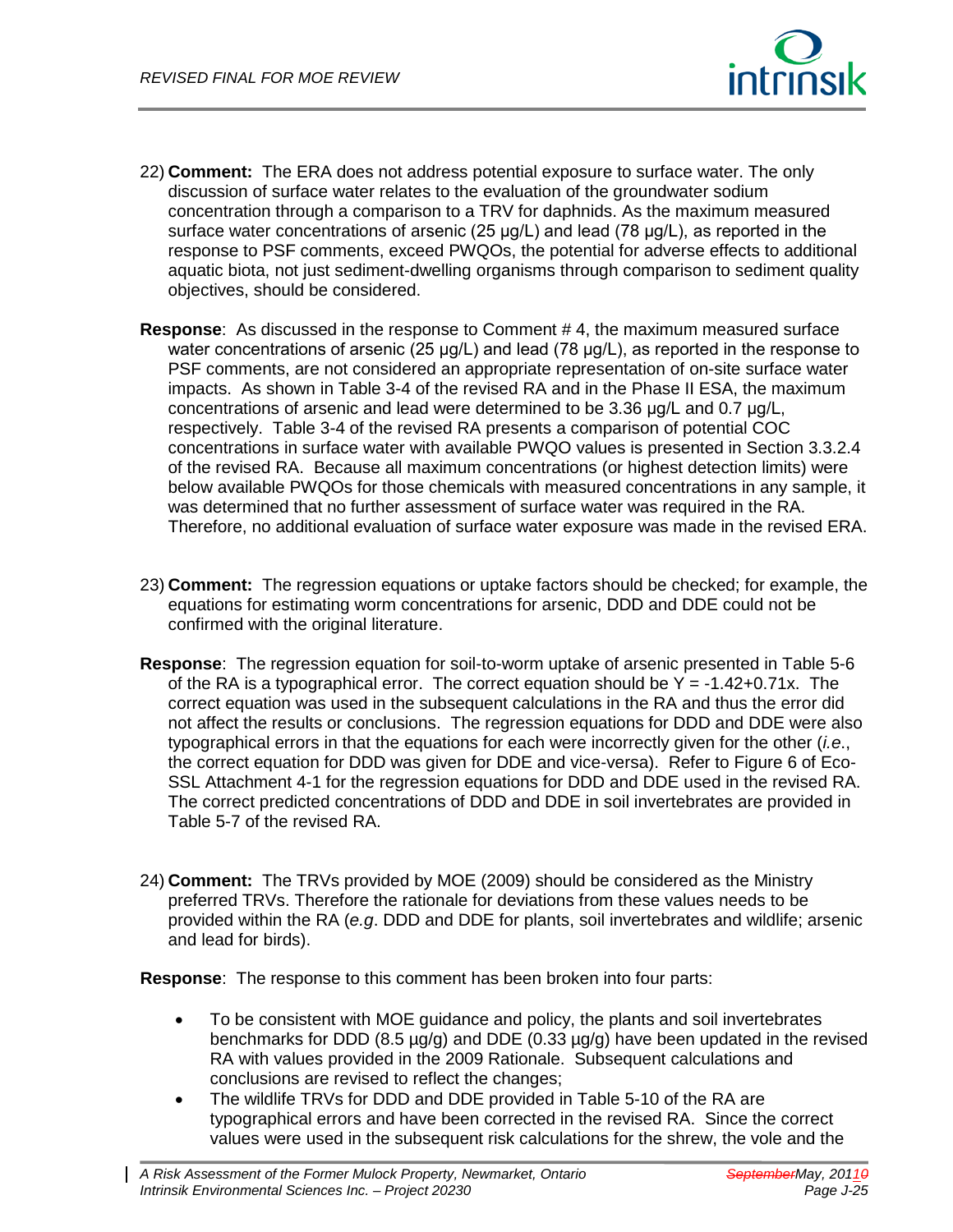

robin, the conclusions remain unchanged for terrestrial mammals and birds;

- The TRV for arsenic and birds recommended by the MOE (7.4 mg/kg-day) is based on studies related to copper acetoarsenite, as provided in Sample *et al*. (1996). Because of the potential additional contribution of copper in the derivation of this TRV, it was assumed in the RA that the TRV related to sodium arsenite and the mallard duck (12.8 mg/kg-day) is the more appropriate value for the current RA. A brief discussion of this is provided in the revised RA; and,
- The initial TRV selected to assess lead exposure to birds was 11.3 mg/kg/d, taken from Sample *et al*. (1996). This TRV was based on an earlier study by Edens *et al*. (1976) on quail. The Ministry, in their Procedures document (MOE, 2005; pages 61, 62) identifies Oak Ridge National Laboratory (*e.g*., Sample *et al*., 1996) as a credible agency source of TRVs. However, the Ministry did not use this TRV when updating the Site Condition Standards (MOE, 2009). The MOE TRV of 3.3 mg/kg/d (MOE, 2009) is based on the quail study of Edens and Garlich (1983). This TRV (the LOAEL from the study) was not used as the TRV for the ERA. However, the data from this study were used as the basis of the TRV, in order to be consistent with the Ministry's preferred study. US EPA (2001) took the data from Edens and Garlich (1983) and fit a dose-response curve to the data. From this curve, they estimated an EC20 of 9.9 mg/kg/d. The EC20 of 9.9 mg/kg/d is used as the TRV in the ERA since it is more scientifically defensible, as it is associated with a particular level of effect.
- 25) **Comment:** The exposure results shown in the assessment could not be reproduced (*e.g*. arsenic exposure to shrew). A sample calculation should be provided in the assessment. In addition, the procedure used to derive the EBC should be provided, particularly as the equations used to estimate worm and plant concentrations are not necessarily linear. It is not clear how the PSS for DDD exposure to a robin was derived (Table 5-17).
- **Response**: A sample calculation for the exposure to arsenic is provided in the revised RA for each relevant VEC (vole, shrew and robin). In the revised RA, the effects-based concentrations for soil COCs were derived by estimating the concentration required to produce an ER=1. As stated in the comment, this was done since the regression equations used to predict uptake into plants and soil invertebrates are not always linear. Where the derived EBC was significantly larger than the maximum on-site concentration, the PSS for that COC and VEC was set as the maximum concentration + 10%. Updated EBCs and PSSs are provided in the revised RA.
- 26) **Comment:** Additional discussion should be provided to support the contention that there are no effects on biota, particularly plants and soil invertebrates. This could include mapping and an estimate of the areal extent of potential impacts, surveys of the impacted area compared to a reference area, *etc*.
- **Response**: As discussed in Section 5.5.3 of the RA, despite an estimated 38% of soil samples having an arsenic concentration in excess of the plant toxicity benchmark, it is still clearly evident on-site that an urban forest community thrives throughout the Site, as well as other diverse vegetation. Evidence of this is shown in photographs taken in August of 2009, many of which were taken in areas of the highest arsenic concentrations (and thus requiring targeted soil removal, as concluded in the RA). Examples of these photos are included in the Revised RA in Section 5.5.3. Additionally, a figure showing the on-site areas with soil concentrations exceeding the human health effects-based concentrations is now presented in Section 7.0.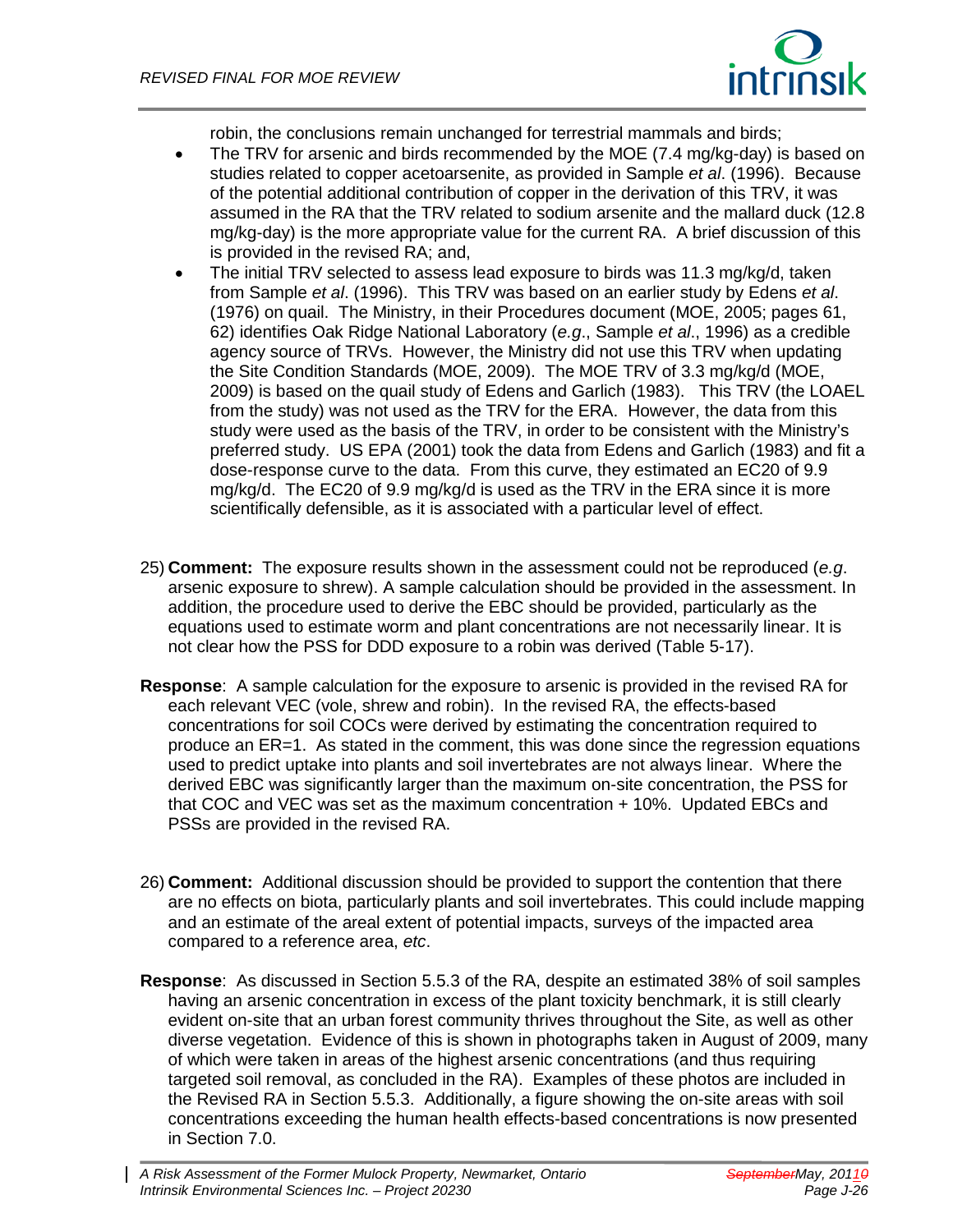

- 27) **Comment:** The values shown in Table 5-19 for the values that are protective of individual receptor groups do not match those provided in earlier tables (*e.g*. DDD for meadow vole shown as 560 μg/g in Table 5-15 but is entered as 0.026 μg/g in Table 5-19, there are others as well). This should be clarified.
- **Response**: The value of 560 μg/g for DDD in Table 5-15 is a back-calculated effects-based concentration protective of the meadow vole (*i.e*., the maximum soil concentration where ER ≤1). Because this value is significantly larger than the maximum on-site soil concentration (0.024 μg/g), it was deemed inappropriate to adopt a PSS in such excess of the maximum concentration. This approach was taken for other COCs as well (*e.g*., DDE for the vole). It is important to note that it is the property-specific standards for each COC/VEC from Tables 5-14 to 5-17 that were used in the derivation of final PSSs shown in Table 5-19. Clarification regarding this approach has been made in the discussion regarding the selection of property-specific soil standards (Section 5.5.4).
- 28) **Comment:** Risks and hazard quotients associated with the proposed property-specific standards are not calculated (as stated in the Procedures document the concentration proposed as the standard must be evaluated explicitly in the risk assessment). A straightforward way of incorporating this is to use the PSS as the source concentration in the assessment.

**Response**: See the response to Comment #18.

# **Other**

- 29) **Comment:** To be consistent with the expectations of the PSS table, additional information should be added to Tables 6-1 and 6-2. This information should include the dominant exposure pathway for those set to 10% above the maximum (sodium in groundwater, DDD and DDE in soil. Also, if the conclusion is supported that there are no impacts on plants on soil invertebrates from the maximum measured lead concentration this should added to Table 6.2.
- **Response**: Tables 6-1 and 6-2 have been updated to include information regarding the dominant pathways for each COC. As stated in the comment above, the PSS for sodium in groundwater, and DDD and DDE in soil, were set as the maximum concentration +10% (to account for variability in sampling and analysis). The dominant exposure pathway for sodium in groundwater is direct contact of on-site aquatic VECs. Because the benchmark concentration for sodium (in effect, the effects-based concentration) is significantly greater than on-site groundwater levels of sodium, the PSS was established as provided. Similarly, the dominant exposure pathways for DDD and DDE in soil are birds and plants / soil invertebrates, respectively. Finally, the additional exposure pathway of exposure of lead to plants and soil invertebrates is included in Table 6.2 of the revised RA; although the maximum concentration of lead exceeded the effects-based concentration derived, because only a limited number of samples were in exceedance (<20% of samples), it was demonstrated in Section 5.5.3 that there are no unacceptable risks to plants and soil invertebrates from exposure to lead in on-site soil.